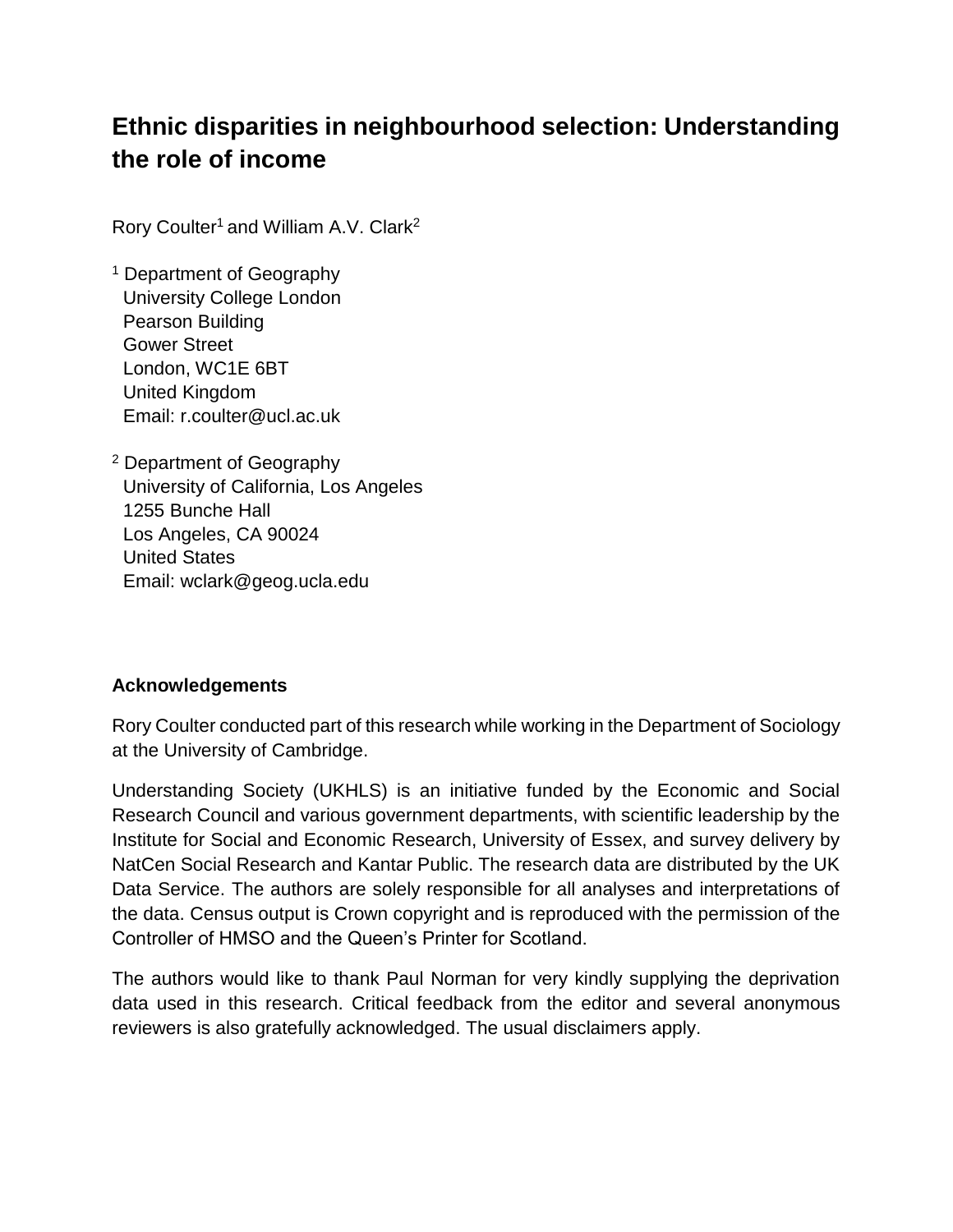# **Ethnic disparities in neighbourhood selection: Understanding the role of income**

Resurgent fears that segregation could undermine the cohesion, prosperity and security of British society require re-examining how ethnicity and economic resources interact to structure the types of neighbourhoods people relocate to when they move. This paper uses the United Kingdom Household Longitudinal Study and 2011 census data to assess how ethnicity and income intersect to stratify the ethnic and socio-economic composition of the neighbourhoods people move to in England and Wales. The results suggest that greater access to resources allows people from most ethnic groups to act on shared residential preferences by moving to more advantaged locales. Furthermore, higher incomes accelerate ethnic de-concentration by carrying Asians into neighbourhoods with a greater share of White Britons. However, there is also considerable inertia and ethnic inequality in neighbourhood destinations. The geography of local opportunity structures constrains the types of neighbourhood people relocate to and ethnic minorities tend to move to less advantaged neighbourhoods than their White British peers. Although Britain is not 'sleepwalking to segregation', there are persistent ethnic and socio-economic disparities in neighbourhood outcomes.

**Keywords:** ethnicity; income; neighbourhoods; residential mobility; segregation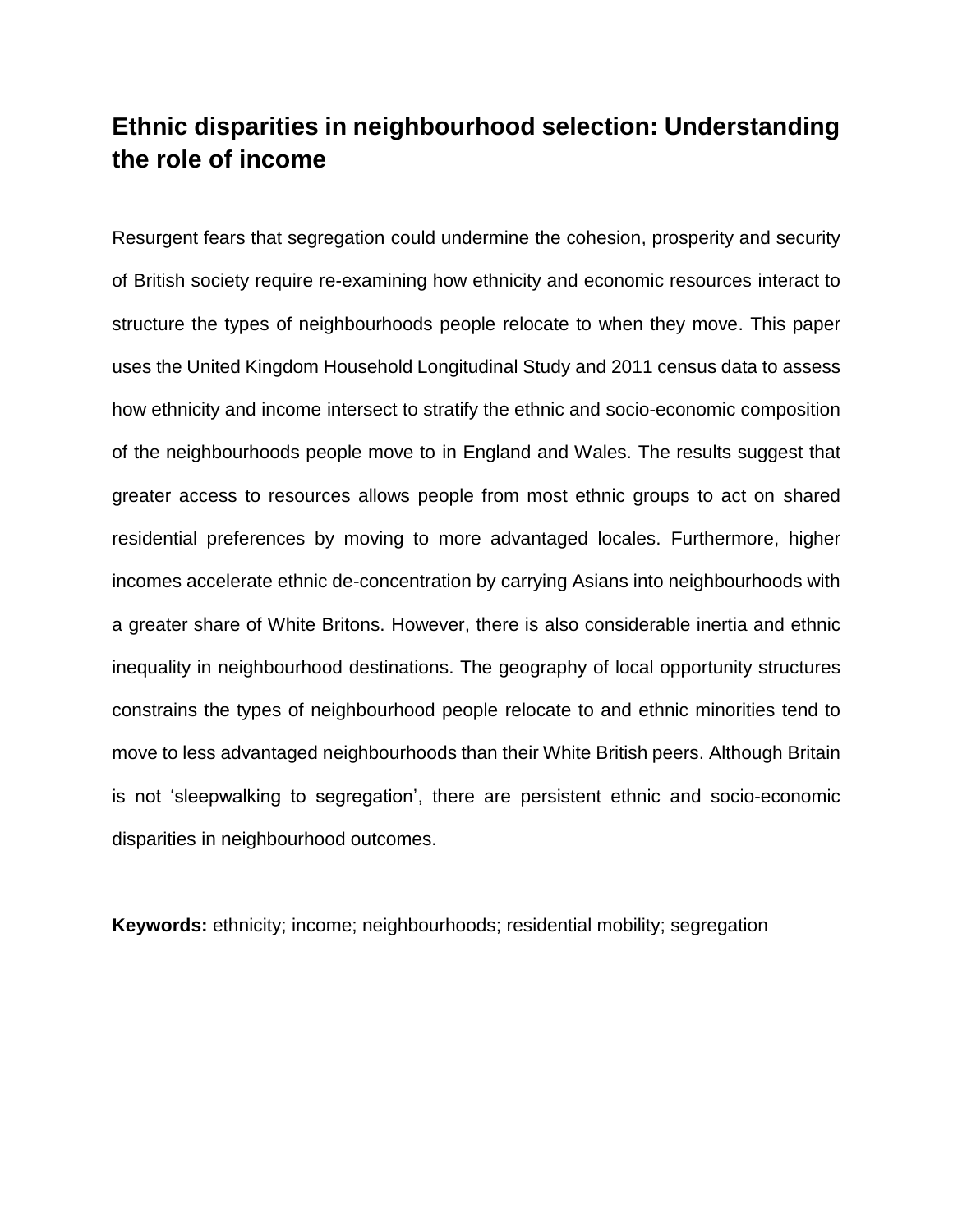#### **Introduction**

Polarised immigration debates, urban disturbances such as the 2011 riots in English cities and recent terrorist atrocities have all revived anxiety about the connections between segregation, the nature of British citizenship and national security (Sturgis et al., 2014). These concerns have led policymakers to identify the residential clustering of ethnic minorities (especially South Asian Muslims) in often deprived areas as a threat to social integration, community cohesion and ultimately national identity (Cameron, 2015; Phillips, 2006). In 2016, the wide-ranging *Casey Review into Opportunity and Integration* suggested that a host of social ills – including mutual mistrust, extremism, prejudice, inequality and limited social mobility – are all exacerbated when people live in divided communities where they do not interact with individuals from different backgrounds. To tackle these issues, urban policymakers in Britain and elsewhere have espoused a commitment to combat residential segregation by creating more 'mixed communities' (see Imbroscio, 2012).

In Britain, political interpretations of ethnic residential patterns have tended to emphasize minorities' self-segregating choices rather than other demographic dynamics or the unequal constraints that limited resources, racialized space perceptions and unequal housing markets can impose on residential decision-making (Phillips and Harrison, 2010; Robinson, 2005; Simpson, 2007). Yet the popular narrative that Britain is 'sleepwalking' towards pernicious levels of segregation where people from different backgrounds lead 'parallel lives' has been extensively challenged (Finney and Simpson, 2009; Peach, 2009;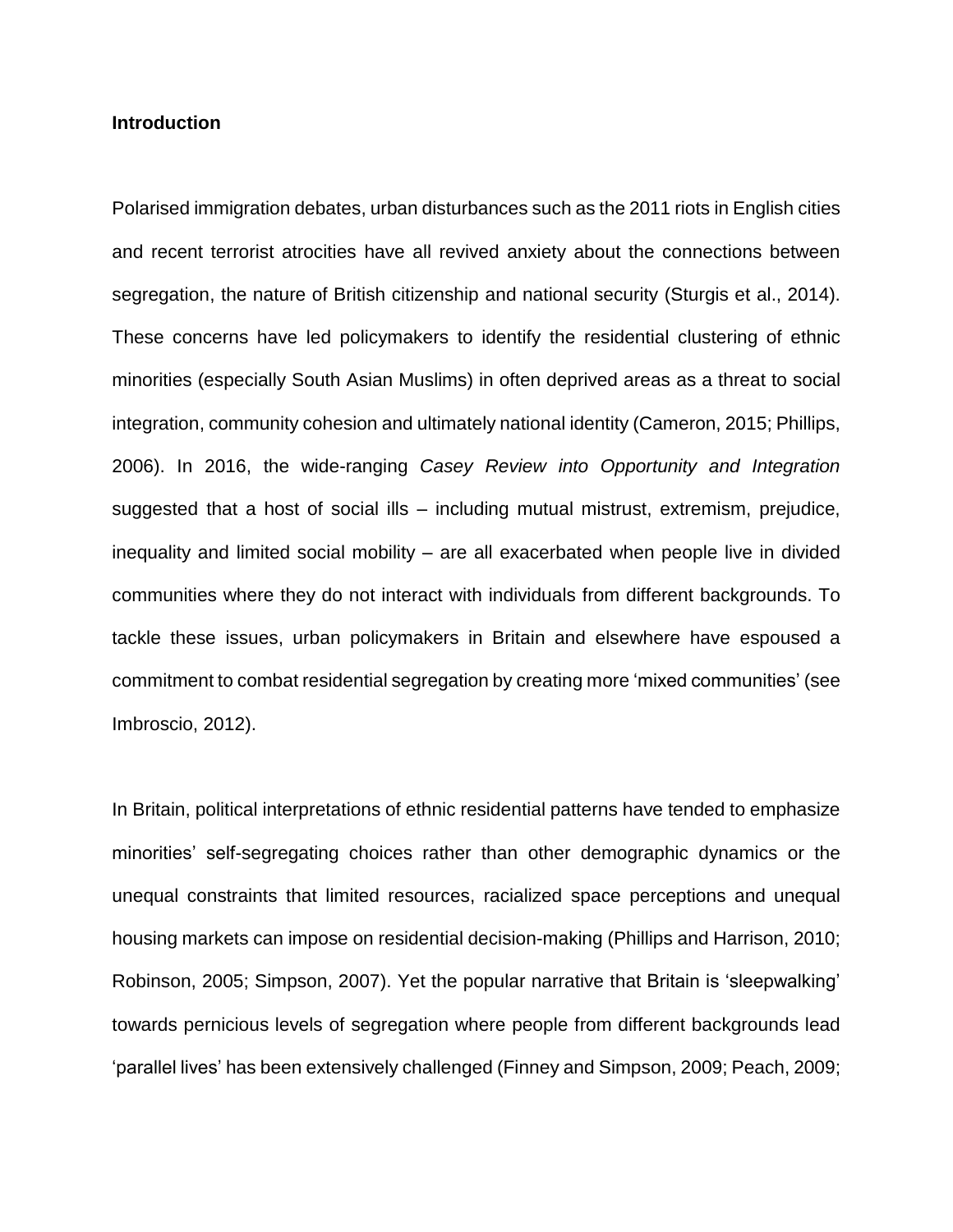Poulsen et al., 2011). Census data show that ethnic diversity is increasing in many locales as minorities decentralize from metropolitan gateways to non-traditional locations (Catney, 2016a; 2016b; Peach, 2009; Rees and Butt, 2004). Furthermore, survey analysis indicates that neither the ethnic composition of neighbourhoods nor proxy measures of White Flight or ethnic avoidance have a major impact on moving desires or behaviour (Clark and Coulter, 2015; Kaufmann and Harris, 2015). For recent generations raised in diverse contexts ethnic segregation may actually reduce perceptions of local social cohesion (Sturgis et al., 2014). Clearly the often alarmist public debate needs to be a lot more nuanced and tied to these complex empirical findings (Cantle and Kaufmann, 2016; Johnston et al., 2010; Peach, 2009).

The limited evidence for self-segregation means that academic explanations of ethnic residential mobility patterns have tended to stress the importance of economic resources (Catney and Simpson, 2010). Many authors argue that access to resources allows people to act on shared underlying residential preferences (Clark et al*.*, 2014; Finney et al., 2015). The basic idea is that both ethnic minorities and White Britons usually have a commonplace wish to live in spacious dwellings in desirable neighbourhoods with access to amenities such as good schools and high quality services. Economically successful minorities are able to use their resources to obtain these valued residential attributes by moving out of settlement city centres to more suburban or rural environments which happen to have a higher proportion of White British residents (Catney and Simpson, 2010; Rees and Butt, 2004). Rather than White Flight from ethnically concentrated neighbourhoods, the trend is thus for affluent individuals from all backgrounds to leave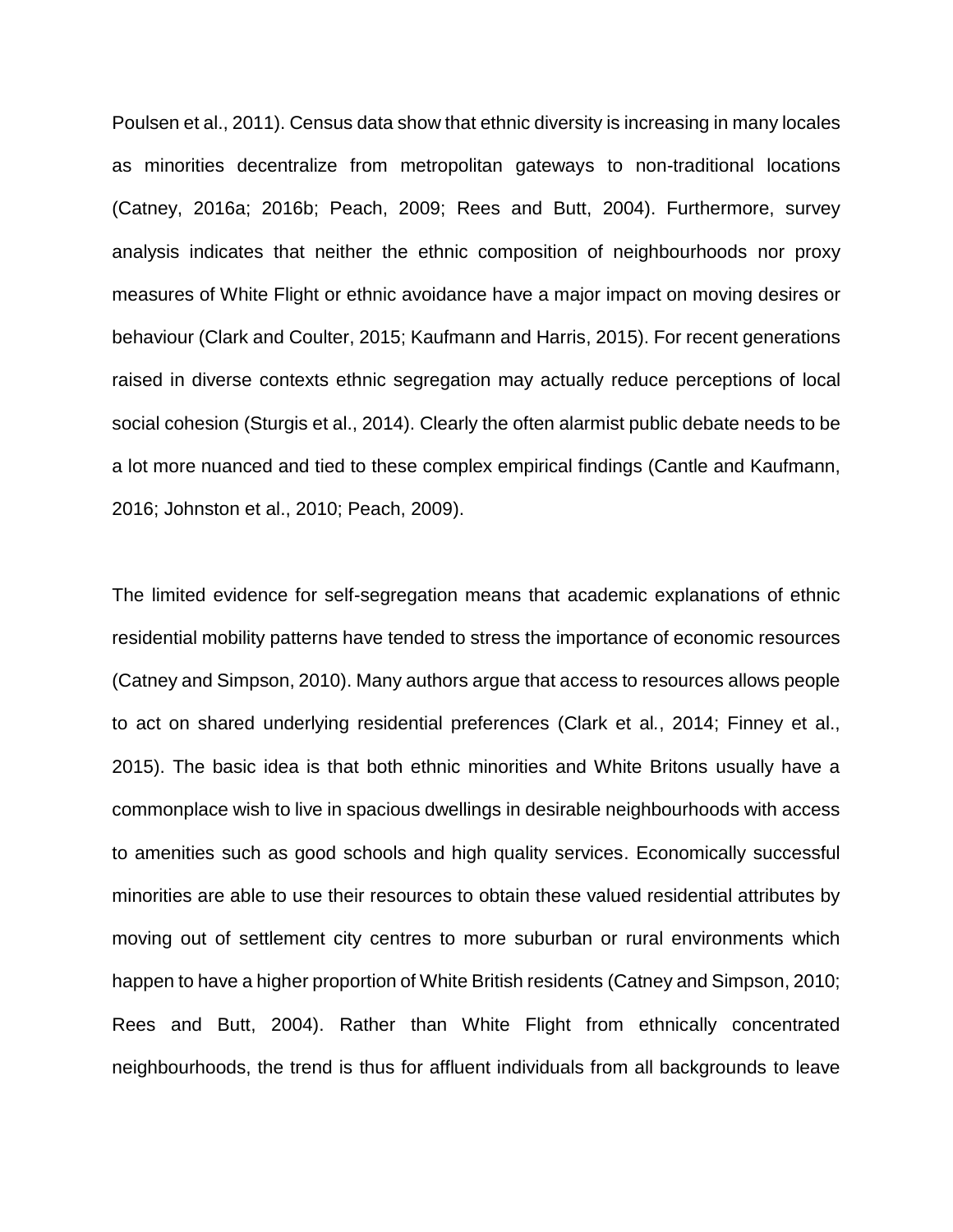densely populated places in order to fulfil common housing preferences (Finney et al., 2015; Simpson and Finney, 2009). In this view ethnic penalties in the labour market are a key reason why some minority groups - particularly Bangladeshis and Pakistanis - are disproportionately concentrated in deprived urban neighbourhoods (Jivraj and Khan, 2015; Simpson et al., 2009).

A second literature argues that some ethnic groups may also use their resources differently when moving neighbourhoods. On one hand, affluent minorities may opt to cluster in 'ethnic enclaves' in order to maintain social and kin networks or to obtain the communal benefits (for example access to specialist services or cultural facilities) that can be gained through residential clustering (Johnston et al., 2002; Peach, 1996). At the same time, US theories of place stratification suggest that some minorities might find it harder than the majority population to convert their resources into valued neighbourhood attributes, for example if racial barriers in the labour or housing markets constrain moving decisions (Pais et al., 2012). In Britain, intangible obstacles such as racialized space perceptions and fears of harassment are thought to indirectly constrain minorities' moving decisions and help to create protective patterns of residential clustering (Robinson, 2005).

In light of these politicised debates about how choices and constraints influence ethnic residential dynamics, this study asks *how do ethnicity and income influence the neighbourhood outcomes of residential moves in England and Wales?* We measure neighbourhoods using small 2011 census zones and define neighbourhood outcomes in terms of the ethnic composition (specifically the percentage of White Britons) and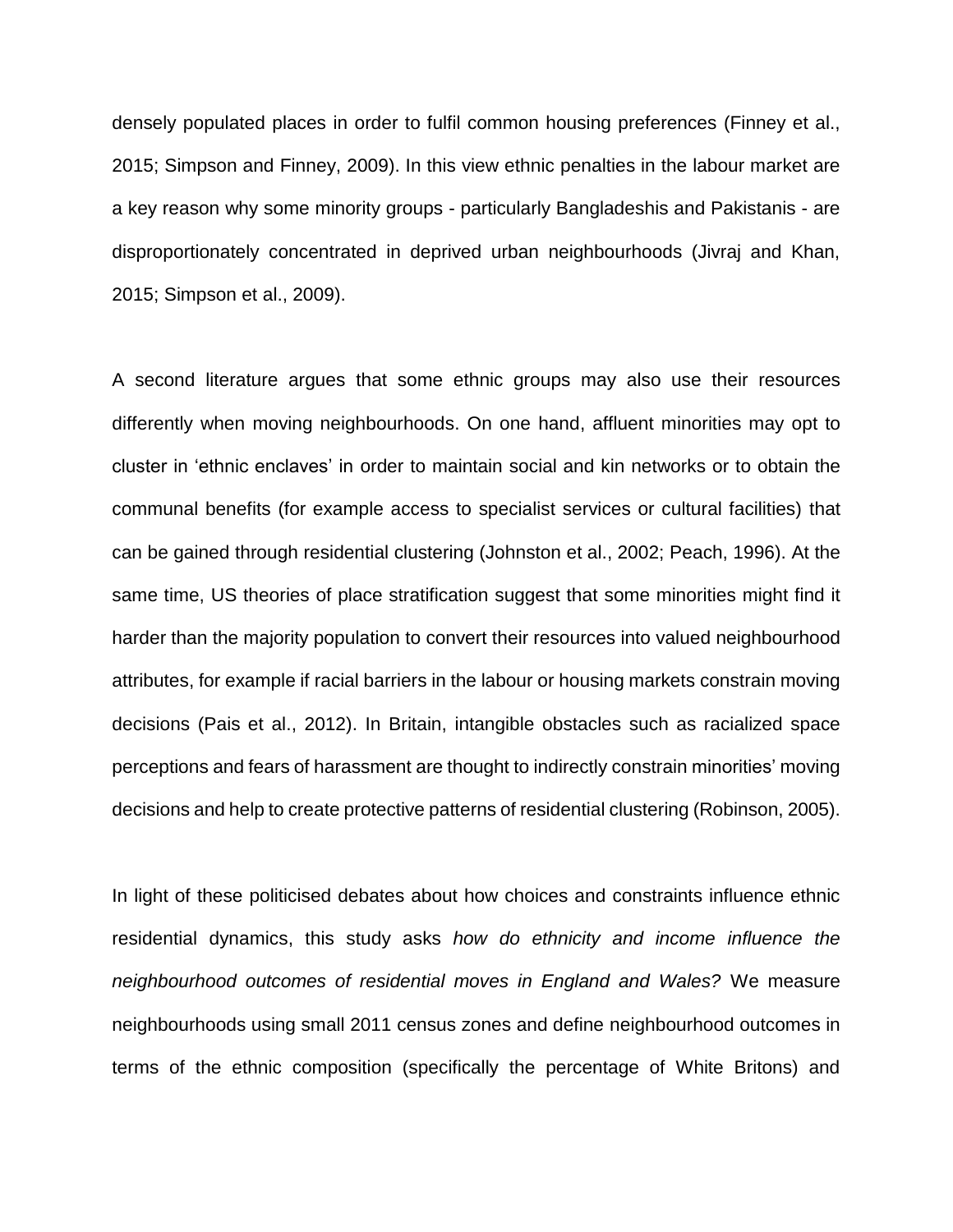deprivation level of the locales people relocate to when they move. The paper extends existing research in three key ways. First, we use rich panel data to examine a specific *economic mechanism* that influences neighbourhood destinations and thus the mobility processes underlying neighbourhood dynamics. It is not possible to do this with the crosssectional census data used by much previous work as the UK census does not ask questions about income. Second, we use *interaction effects* to assess whether the residential effects of income vary by ethnicity. Third, we go beyond the prevailing focus on ethnic segregation to consider how the *socio-economic status* of destination neighbourhoods also varies with income and ethnicity. This is important as previous research posits that living or growing up in deprived neighbourhoods can have lasting adverse implications for life outcomes (Hedman et al*.*, 2011).

#### **Ethnicity, income and neighbourhood selection**

Life course models of residential mobility posit that many people move in order to adjust their dwelling and location to meet their changing needs and preferences (Clark and Ledwith, 2006). In this framework volitional moving decisions are often conceptualized as a two-step process that begins with the formation and expression of a desire or preference to move (Brown and Moore, 1970; Coulter et al., 2011). If moving seems viable people then conduct a search, evaluate accessible options and finally select a dwelling and neighbourhood that fulfils their desiderata (Brown and Moore, 1970).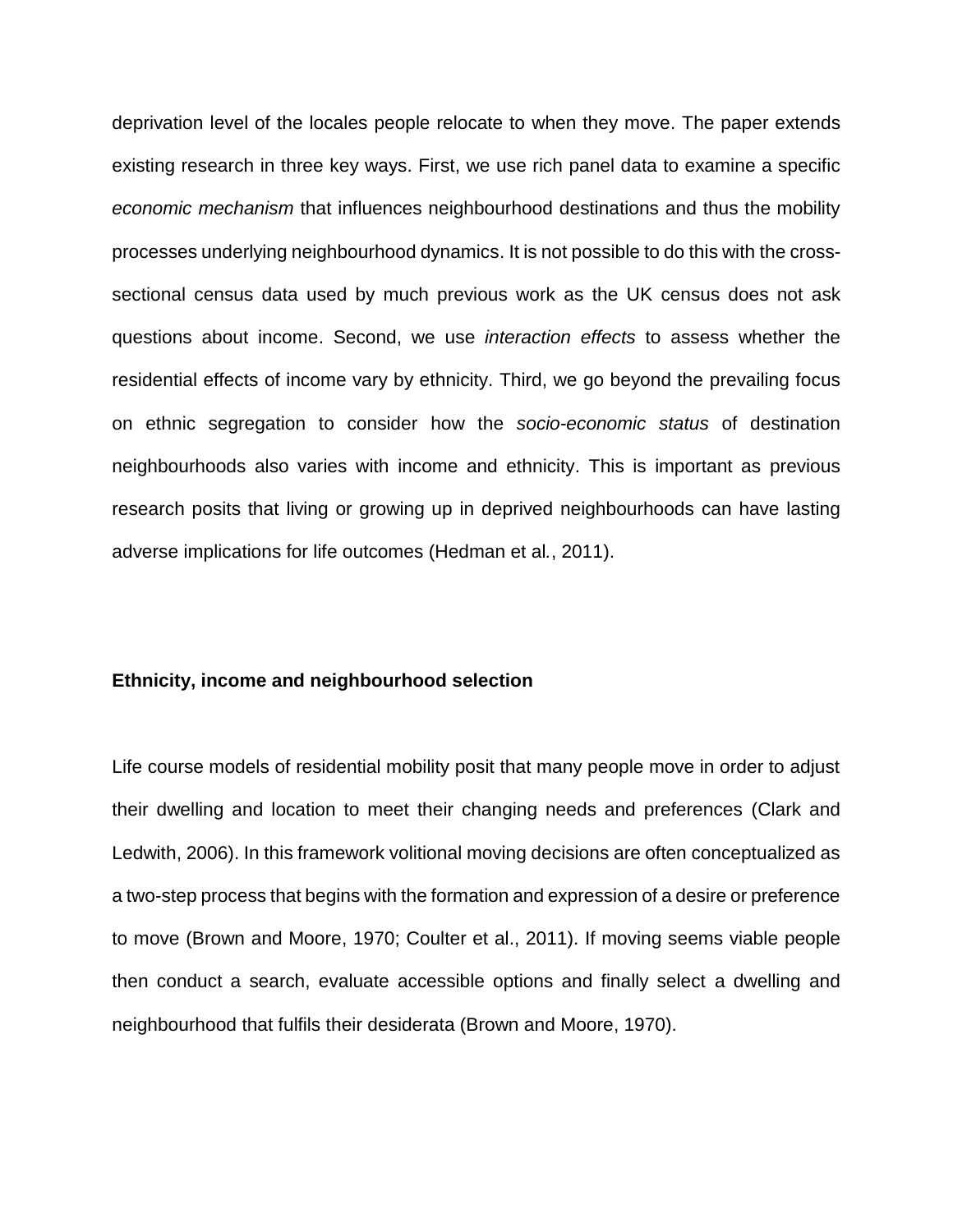This process of residential selection is bounded in two ways. On one hand, choices about residential neighbourhoods are conditioned by the uneven geography of the dwelling stock. As certain types of housing are disproportionately located in certain types of neighbourhood (for example owner-occupied detached homes in suburban or rural areas), dwelling preferences and housing stock geography often restrict the neighbourhood choice sets facing people with different levels of resources (Ioannides and Zabel 2008).

On the other hand, resource constraints also structure whether people can act on their residential preferences by moving to neighbourhoods they want to live in (Bailey, 2012). Many studies show that people with greater access to resources are able to act on a preference to live in desirable dwellings and advantaged neighbourhoods, while limited purchasing power channels the poor into less advantaged areas with cheaper housing (Bailey and Livingston, 2007; Clark and Ledwith, 2007; Clark and Morrison, 2012; Hedman et al., 2011). The resulting socio-economic sorting has a strong ethnic dimension in places like the US where the weaker economic position of minorities and recent immigrants is compounded by racial barriers in the housing system (Crowder et al*.*, 2012; Pais et al*.*, 2012; South et al., 2008). However unlike ethnic segregation, the processes producing socio-economically stratified neighbourhoods are often treated as a taken-forgranted and 'natural' aspect of urban dynamics in market economies (Phillips, 2006).

By contrast, debates about neighbourhood change frequently cast the residential behaviour of different ethnic groups as a potential problem for public policies aiming to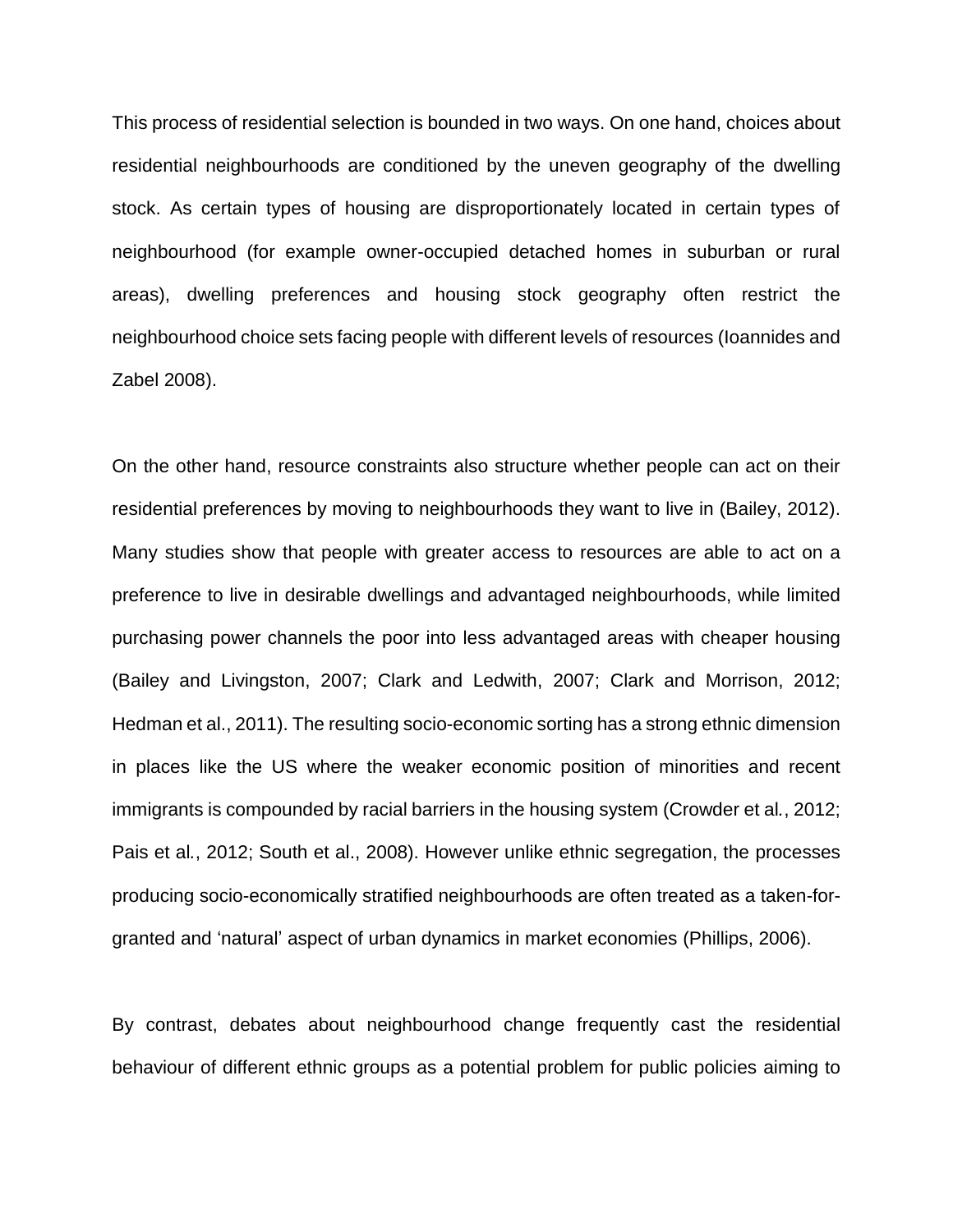reduce inequality and crime, promote social cohesion and enhance national security (Poulsen et al., 2011). A recurring question has been the extent to which ethnic moving patterns reflect divergent neighbourhood preferences rather than the ways in which minorities' moving decisions are unequally bounded by constraints such as limited resources, housing tenure disparities, (fears of) discrimination or racialized neighbourhood perceptions (Clark and Ledwith, 2007; Phillips and Harrison, 2010; Robinson, 2005). Crucially, these explanations may be complementary and their relative importance may vary across time, space and societies (Pais et al., 2012). This means that US theories developed to explain the persistent residential disadvantage of African Americans cannot be uncritically applied to European societies with different dynamics of diversity and different patterns of ethnic inequality (Johnston et al, 2010; Peach, 2009).

The idea that differential access to resources might be an important reason for ethnic patterns of residential settlement and neighbourhood transition was first posited by Chicago School theories of spatial assimilation (Finney et al., 2015). The basic idea is that as immigrants become established and minorities improve their socio-economic position they become increasingly able to act on the preferences for improved residential conditions they come to share with the majority population (Clark and Ledwith, 2007; Simpson and Finney, 2009). This leads to declining ethnic segregation as minorities move away from areas of cheap rental housing in immigrant gateways to more prosperous and advantaged areas traditionally dominated by the native majority. Importantly, Finney and colleagues (2015) caution that this ethnic de-concentration should not be equated with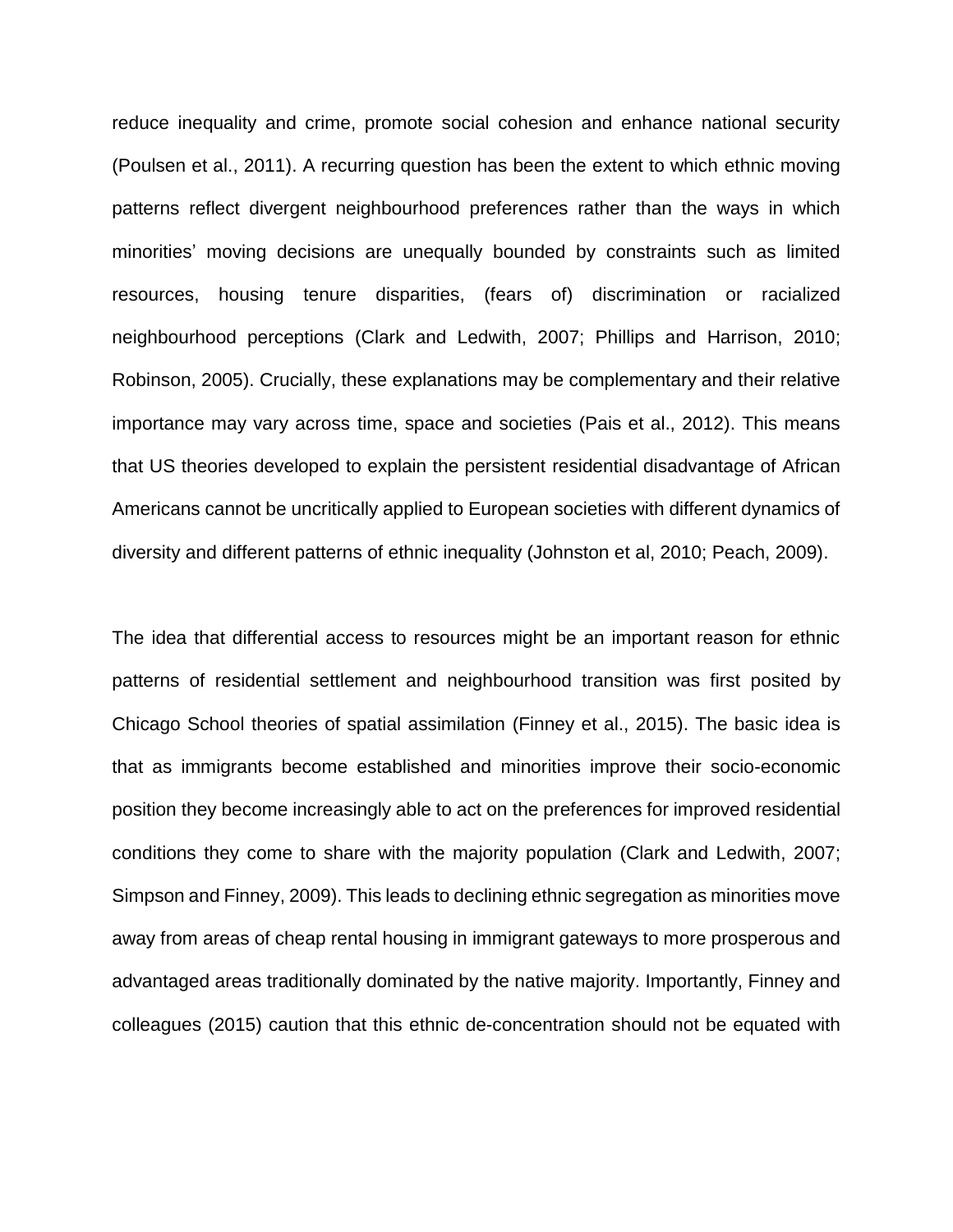socio-cultural assimilation as minorities may retain distinctive practices and have a strong sense of independent identity.

British analyses largely support the main predictions of this framework (Cantle and Kaufmann, 2016). Census data show that ethnic segregation is falling as minorities disperse and mix residentially with White Britons in non-traditional locales (Catney 2016a; 2016b; Peach, 2009; Rees and Butt, 2004). Although this may be partly due to patterns of immigration and natural increase (Rees et al., 2013), Rees and Butt (2004: 185) observed that socially selective mobility became important between 1991 and 2001 as advantaged ethnic minority households joined "the general population pattern of suburbanization and metropolitan deconcentration". This conclusion that economic resources enable minorities to act on the residential preferences they share with the majority population is echoed by Catney and Simpson (2010), who argue that market-led explanations of residential sorting largely explain minority movement out of gateway locations. This argument implies that the persistence of ethnic geographies and the overrepresentation of some minority groups in deprived urban areas is heavily due to ethnic disadvantage and ethnic penalties in the labour market (Simpson et al., 2009). Housing barriers such as difficulty moving long distances within the social rental system as well as perceptions of harassment, discrimination and racialized space may also restrict minorities' ability and inclination to exit deprived ethnically concentrated urban neighbourhoods (Finney et al., 2015; Phillips, 2006; Robinson, 2005).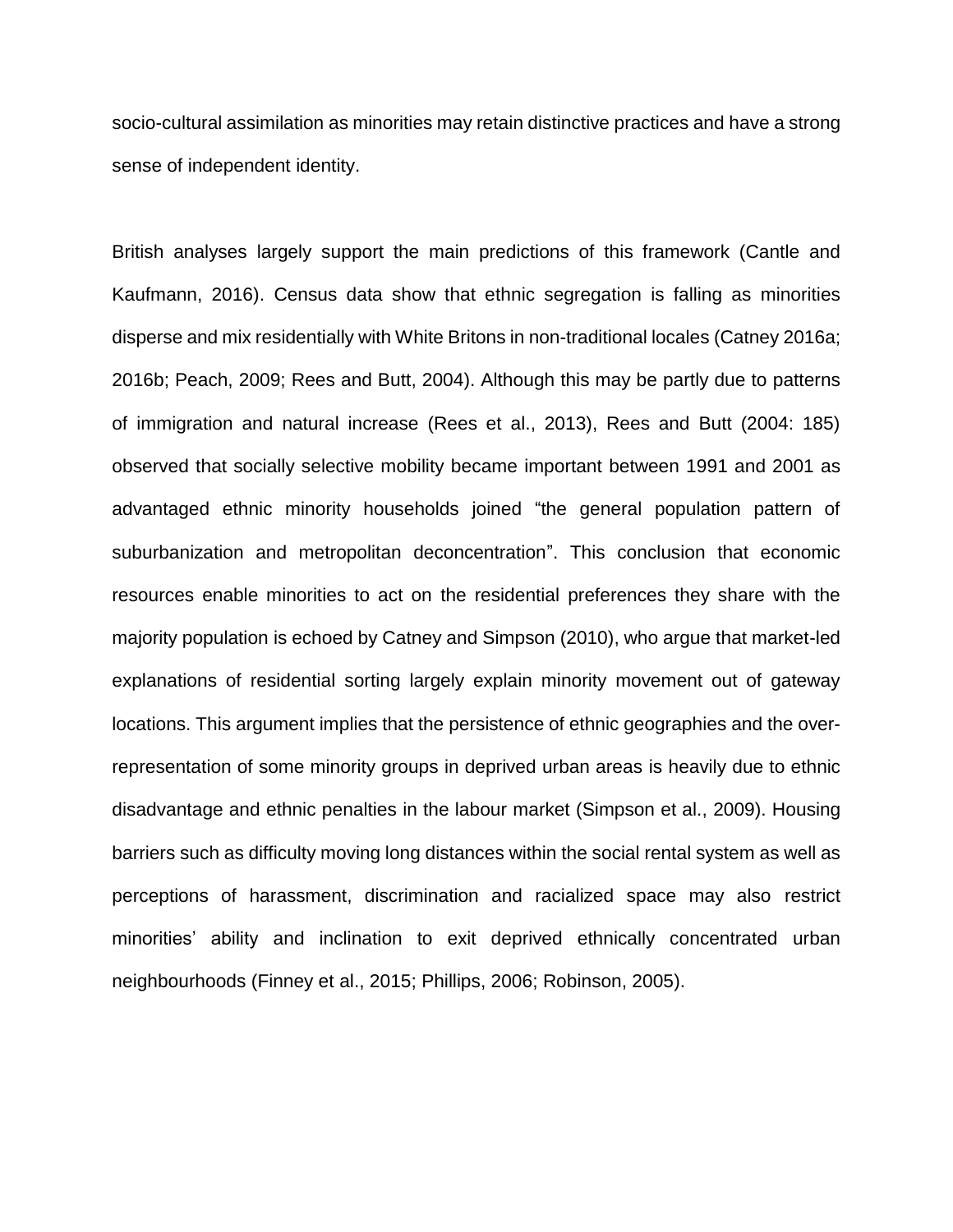If these resource-led explanations of neighbourhood selection are broadly correct, then we would expect to find that higher household incomes enable people to move to less deprived neighbourhoods regardless of their ethnicity. By contrast, the links between income, ethnicity and the share of minorities in destination neighbourhoods are likely to be more ambiguous than in the US because European geographies of deprivation tend to be more weakly associated with the geography of ethnicity (Bailey, 2012). However, it is likely that differences in local opportunity structures mean that the ethnic composition of neighbourhood destinations will vary by individual ethnicity (Kaufmann and Harris, 2015). Local opportunity structures are likely to influence patterns of neighbourhood outcomes because ethnic minorities are not evenly distributed across the country (Finney et al*.,* 2015), most people move short distances (Stillwell and Thomas, 2016) and neighbourhoods frequently have similar characteristics to those around them. This spatial patterning of choice sets may be especially relevant for minorities as some groups are less likely than White Britons to migrate over long distances (Finney et al., 2015).

A second set of perspectives suggest that the ways people use income in neighbourhood transitions might also vary by ethnicity. On one hand this could be due to ethnic differences in residential priorities and preferences. Many studies have drawn variously on Chicago School ecological 'invasion-succession' metaphors of neighbourhood change, ideas of White Flight and Schelling's (1971) models of residential sorting to argue that small intergroup differences in preferences for majority and minority neighbours can have large effects on aggregate patterns of neighbourhood selection (Clark, 2008). A key aim of this literature has been unpacking the relative importance of preferences to avoid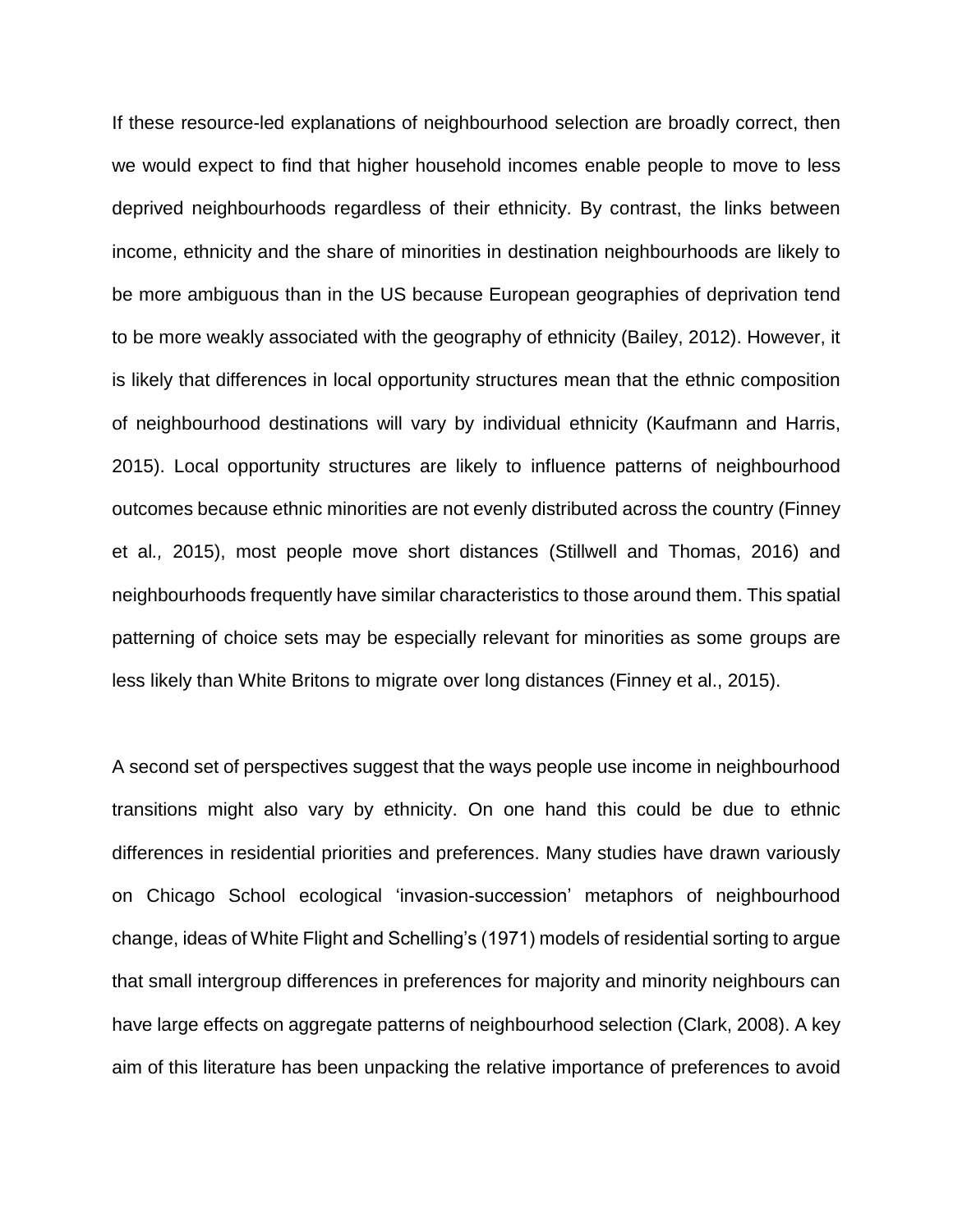or live with neighbours of particular ethnicities, as well as the extent to which people eschew neighbourhoods with a large share of minorities because this is a proxy for deprivation (van Ham and Feijten, 2008). In contrast to discourses of White Flight and self-segregation, much of this literature argues that ethnic clustering is not inimical to social integration and may in fact help minorities to maintain social and kin networks, access specific services or facilities and exchange information or support (Johnston et al., 2002; Peach, 1996; Robinson, 2005).

Although British research reports little evidence for large-scale White Flight or ethnic avoidance (Cantle and Kaufmann, 2016; Kaufmann and Harris, 2015; Simpson and Finney, 2009), the persistence of prosperous ethnic enclaves and the important role that social networks and place attachments play in moving decisions suggest that it is unlikely that the ethnic composition of neighbourhoods carries no weight in moving decisions (Clark and Coulter, 2015; Finney et al., 2015; Ioannides and Zabel, 2008). Moreover, qualitative work by Phillips (2006) suggests that racialized perceptions of space and threat may exert complex effects on the moving behaviour of the majority and minority residents of some British cities (Robinson, 2005). On one hand this evidence implies that we might expect income to have relatively little impact on the ethnic composition of neighbourhood destinations. On the other hand, the reality may be somewhat more ambiguous if economically successful minorities also seek better residential conditions by moving out of city centres to less deprived neighbourhoods which happen to typically have a higher share of White British residents.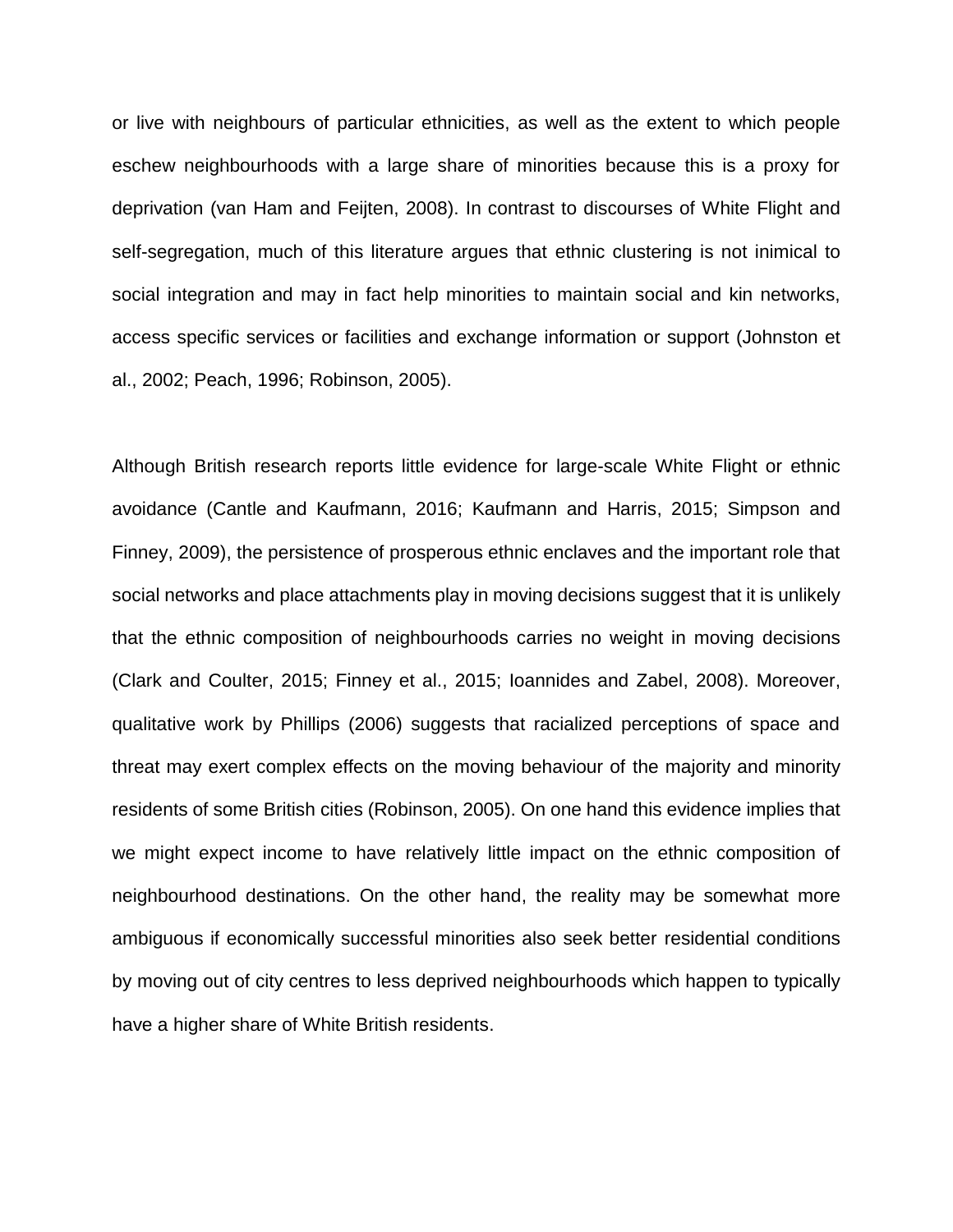Theories of place stratification devised in the racialized US housing system indicate that in this context ethnic minorities also face disproportionate constraints in converting their income into neighbourhood attainments (Crowder et al., 2012; Pais et al., 2012; South et al., 2008). Work by Pais et al. (2012) shows that the social and spatial mobility of ethnic minorities is inhibited in urban America by the greater difficulty they face in using their income to access prosperous White neighbourhoods (South et al., 2008). Although the history and geographies of ethnic settlement, disadvantage and discrimination are very different in Britain, if place stratification has any relevance here we would broadly expect to find significant ethnic disparities in neighbourhood outcomes after controlling for differences in local opportunity structures. We would particularly expect to find evidence that minorities are less able than their White British counterparts to use higher incomes to access socio-economically advantaged neighbourhoods.

#### **Research approach**

#### *Data and sample*

This study uses the first six waves of the United Kingdom Household Longitudinal Study (UKHLS). UKHLS is a nationally representative panel survey that began in 2009 when over 50,000 adults aged 16 and older in 30,000 households completed wide ranging faceto-face interviews (Knies, 2017). Participants are interviewed every year although each wave of data collection spans twenty-four calendar months.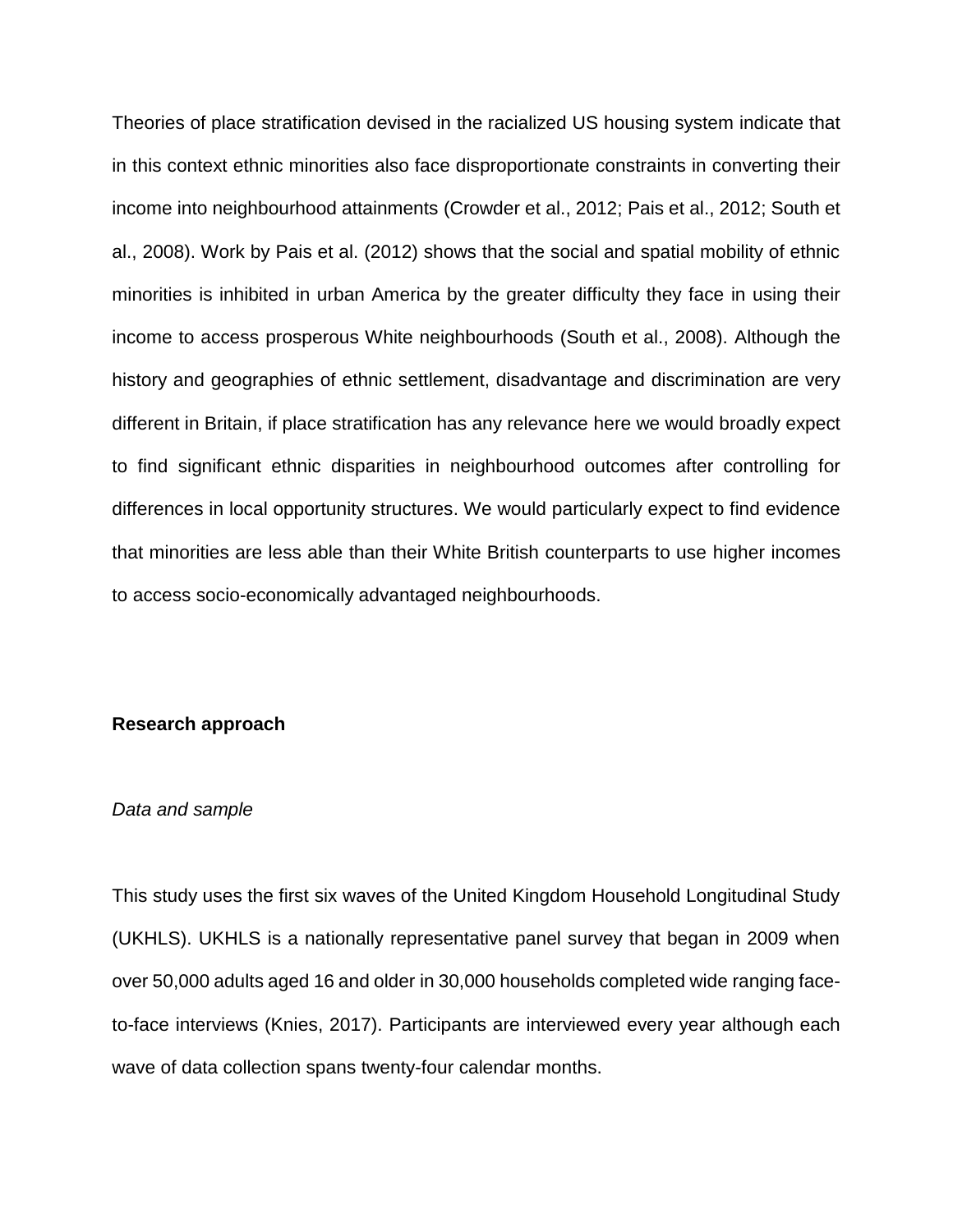UKHLS is a complex survey with several components. In addition to the main General Population Sample the study includes an Ethnic Minority Boost designed to yield at least 1,000 adults from five specific minority groups: Indian, Pakistani, Bangladeshi, Caribbean and African (Knies, 2017). Former members of the British Household Panel Survey (BHPS) were incorporated into UKHLS in wave two. To avoid the risk of introducing accumulated selection biases into our sample we do not draw on BHPS respondents. As there are differences in the census micro-geographies in use across the United Kingdom we further restricted our sample to respondents living in England and Wales.

We began by adapting the Office for National Statistics (ONS) system of ethnic classification to code the sample into six ethnic groups (ONS, 2012a): (1) White British; (2) Other White (Irish, Gypsy/Irish Traveller, Other White); (3) Mixed/Multiple ethnicity; (4) Asian (Indian, Pakistani, Bangladeshi, Chinese, Other Asian); (5) Black (African, Caribbean, Other Black) and (6) Other (Arab, Other ethnicities). The advantage of using this broad classification system is that it fits with census outputs, has some public currency and provides a sufficient number of residential moves within each ethnic group to support regression models of neighbourhood transitions. However, it is very important to recognise the limitations of our categorisation schema. Ethnicity is a complex sociocultural construct and our coding obscures significant within-group variation in national heritage (for example the Other White group pools Europeans with North American/Commonwealth citizens), religion (for instance the Asian category includes Indian Hindus as well as both Indian and Pakistani Muslims) and migration dynamics (for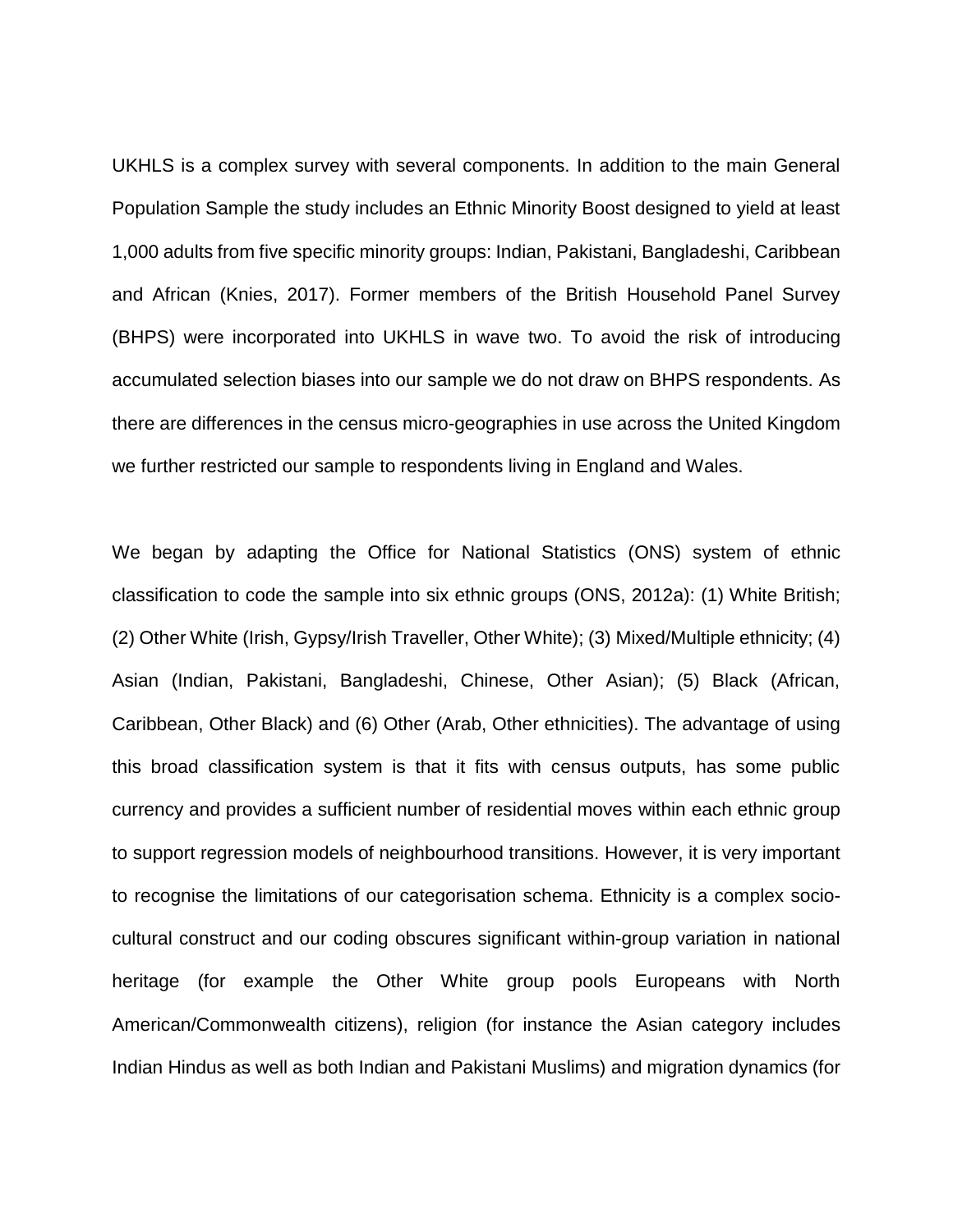example in terms of arrival dates and settlement patterns). As UKHLS matures it will hopefully capture sufficient residential moves to support more nuanced research into the neighbourhood outcomes of a diverse range of ethnic, cultural and religious subgroups.

For this paper we restrict the sample to White British, Other White, Asian and Black respondents as the remaining categories are particularly heterogeneous and comprised only 3.2% of the population at the time of the 2011 census (ONS, 2012a: 3). We then selected respondents who were either interviewed in all waves of UKHLS or who had always completed a full interview since maturing into the adult panel. This restriction allows us to use the longitudinal response weights to correct for unequal selection probabilities, differential nonresponse, sampling error and selective attrition (Knies, 2017). The latter process could be important for this study as people are often particularly prone to disappear from longitudinal surveys when they move house.

One eligible respondent per household was then randomly selected at baseline and tracked. This procedure ensures that we do not include multiple cases from households where several individuals make a joint move. After removing a handful of cases with missing data on key variables the final sample comprised 58231 person-years provided by 11753 individuals (mean=4.95 records per person).

Neighbourhood data from the 2011 census were then added to the UKHLS person-year file using the survey geocodes. Although it is well-known that neighbourhoods are not objective entities and that the way they are defined can affect results, we use Lower Layer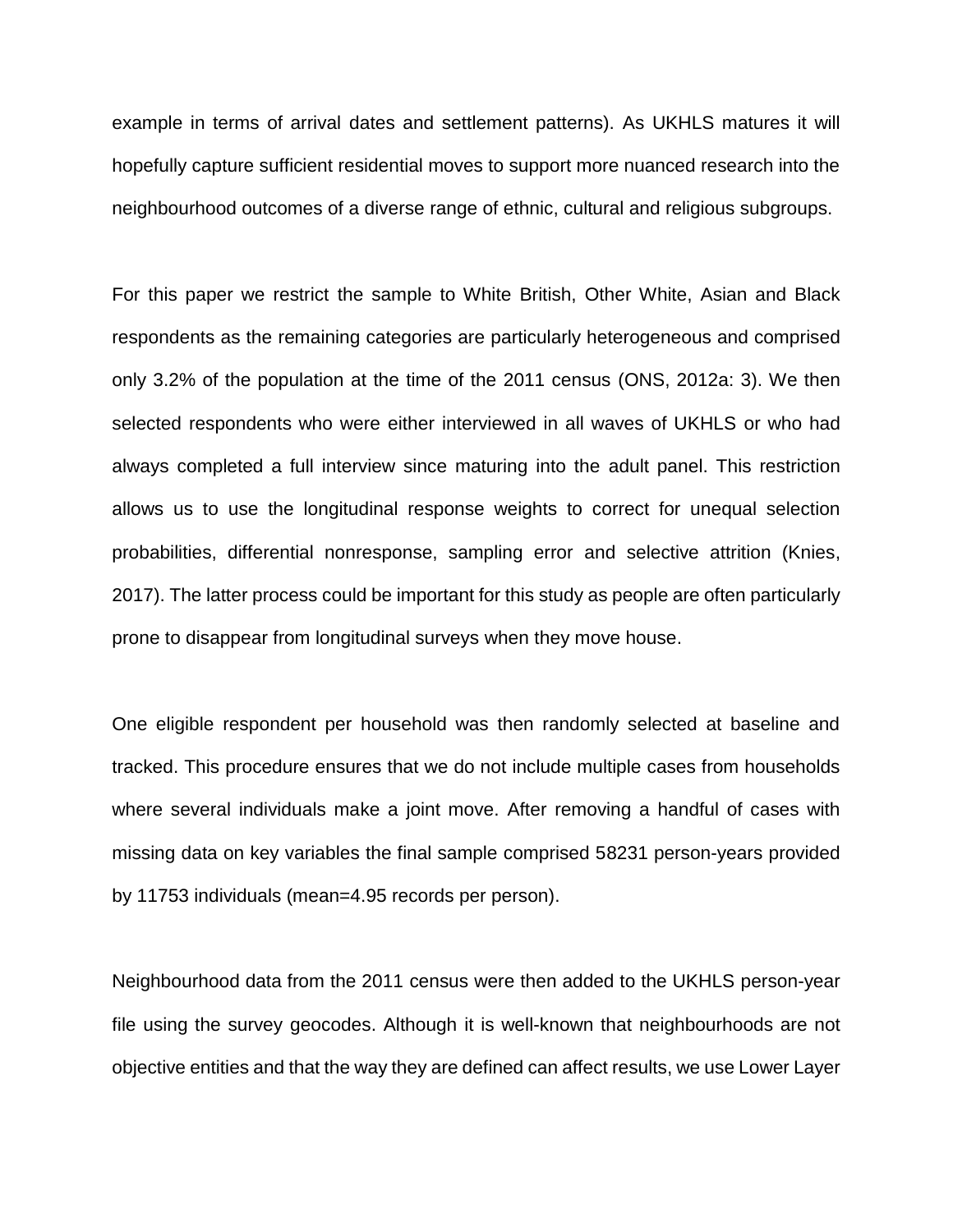Super Output Areas (LSOAs) as a pragmatic approximation of neighbourhoods (Clark and Coulter, 2015; Jivraj and Khan, 2015; Rabe and Taylor, 2010 for prior examples). LSOAs are aggregations of census Output Areas that are designed to contain 1500 individuals (acceptable range=1000-3000) and 600 households (acceptable range=400- 1200) in an area that is compact and relatively socially homogenous (ONS, 2012b). There were 34753 LSOAs in England and Wales in 2011 and given our research question we defined residential moves as an LSOA change between waves *t-1* and *t* (cf. Pais et al*.*, 2012). Using this definition yields an annual mobility rate of roughly 7%, which is several percentage points lower than estimates derived from the 2011 census (Stillwell and Thomas, 2016). Although this suggests that UKHLS may be under-enumerating residential moves, our rate is probably also on the low side because we do not consider intra-LSOA moves or multiple moves from the same origin household. We treat each LSOA transition as an independent event as nearly 75% of movers were observed to relocate only once (mean=1.3 times).

#### *Measures and methods*

The dependent variables measure two attributes of destination LSOAs using data collected by the 2011 census. The first indicator is the percentage of White British usual residents. Across all LSOAs this ranges from 0.7% in a West Yorkshire LSOA with a large Asian population through to 99.7% in a former industrial district of the North East (mean=81.4%). The second dependent variable is the LSOA Carstairs deprivation score. The Carstairs Index is a well-known measure of deprivation derived using 2011 census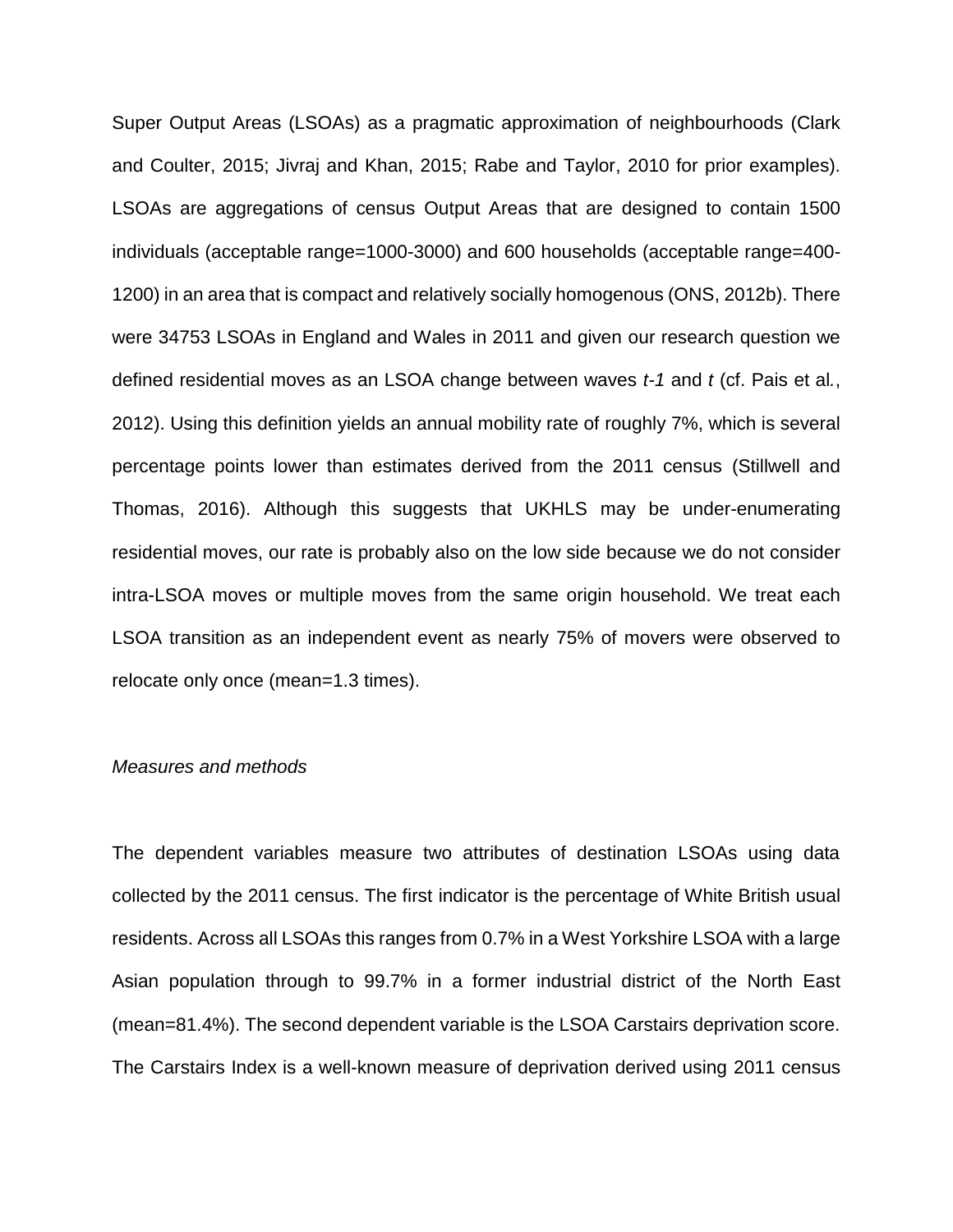data on the LSOA male unemployment rate, percentage of households without car access, percentage of overcrowded households and percentage of persons with a lower occupational class (Norman et al., 2005). Each of these variables is standardised in relation to national levels using z-scores and these scores are then summed to yield an overall index where 0 indicates the national average. Higher positive values signify more deprived LSOAs. Across England and Wales the distribution of LSOA scores stretches from -5.6 to +13.4. We use the Carstairs Index rather than the Indices of Multiple Deprivation (IMDs) used within government and by some prior research because the English and Welsh IMDs are computed slightly differently (Jivraj and Khan, 2015).

Our key independent variable is income in the wave prior to a move. As our panel is too short to derive a rolling smoothed measure of average incomes we define income pragmatically as total gross monthly household income expressed in 2015 values and equivalized using the Modified OECD scale. To reduce skewness this variable is log transformed. As incomes are only one aspect of resource access we also control for lagged employment status and educational qualifications in the modelling work. In addition, we include lagged control variables to capture a range of other personal and household attributes (Tables 1 and 2 for full details) which numerous studies have indicated shape mobility decision-making and outcomes (Clark et al., 2014; Coulter et al., 2011).

As Stillwell and Thomas (2016) show that most moves within England are relatively short distance (also Bailey and Livingston, 2007), we control for differences in the ethnic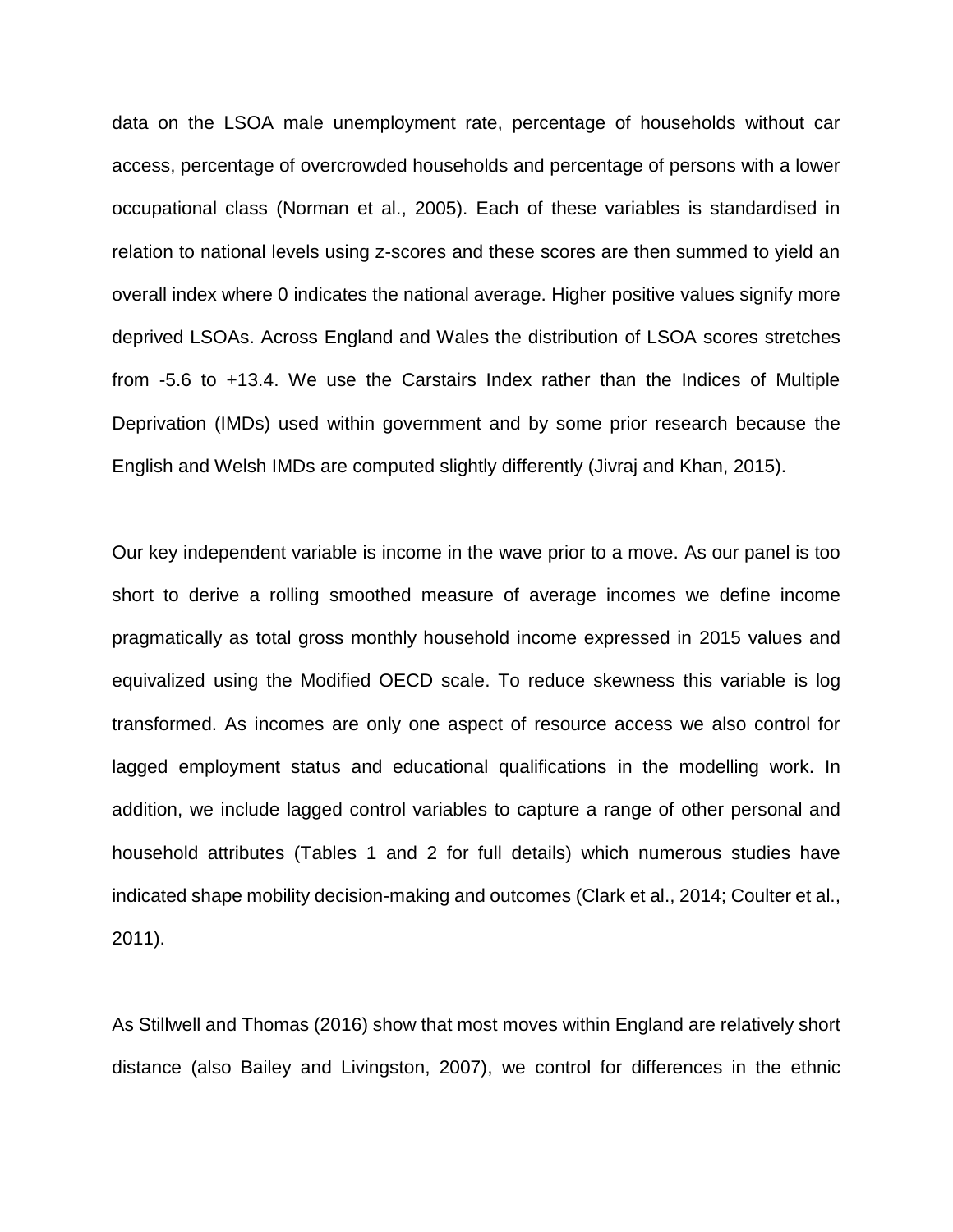geography of local opportunity structures with a variable recording the percentage of White Britons in the origin Local Authority District (henceforth district, local government areas with a median 2011 population of 126,000). To capture the socio-economic opportunity structure of neighbourhoods a second variable measures the proportion of the origin district LSOAs that fall into the most deprived national quintile. As districts are administrative units that vary in size and population composition, we have also rerun our analyses using similar control variables defined at the coarser scale of functional Housing Market Areas (Coombes and Wymer, 2010). The results were very similar and are not shown.

Another control is included to distinguish moves between and within districts because longer distance migrants are a selective group of more advantaged individuals who might be disproportionately able to access desirable neighbourhoods. We also use LSOA and district level indicators of population density in the descriptive analysis to explore how people move across the settlement hierarchy. These variables are discarded from the regressions to avoid multicollinearity and because they contributed little to model fit. Similar considerations led us to exclude a measure of residential crowding as well as polynomial terms for continuous predictors.

The analysis begins by comparing the neighbourhood origins and outcomes of movers of different ethnicities. We then estimate simple linear regression models where the dependent variable is first the percentage of White Britons and second the Carstairs score of destination LSOAs. Both models interact ethnicity with income to test whether all ethnic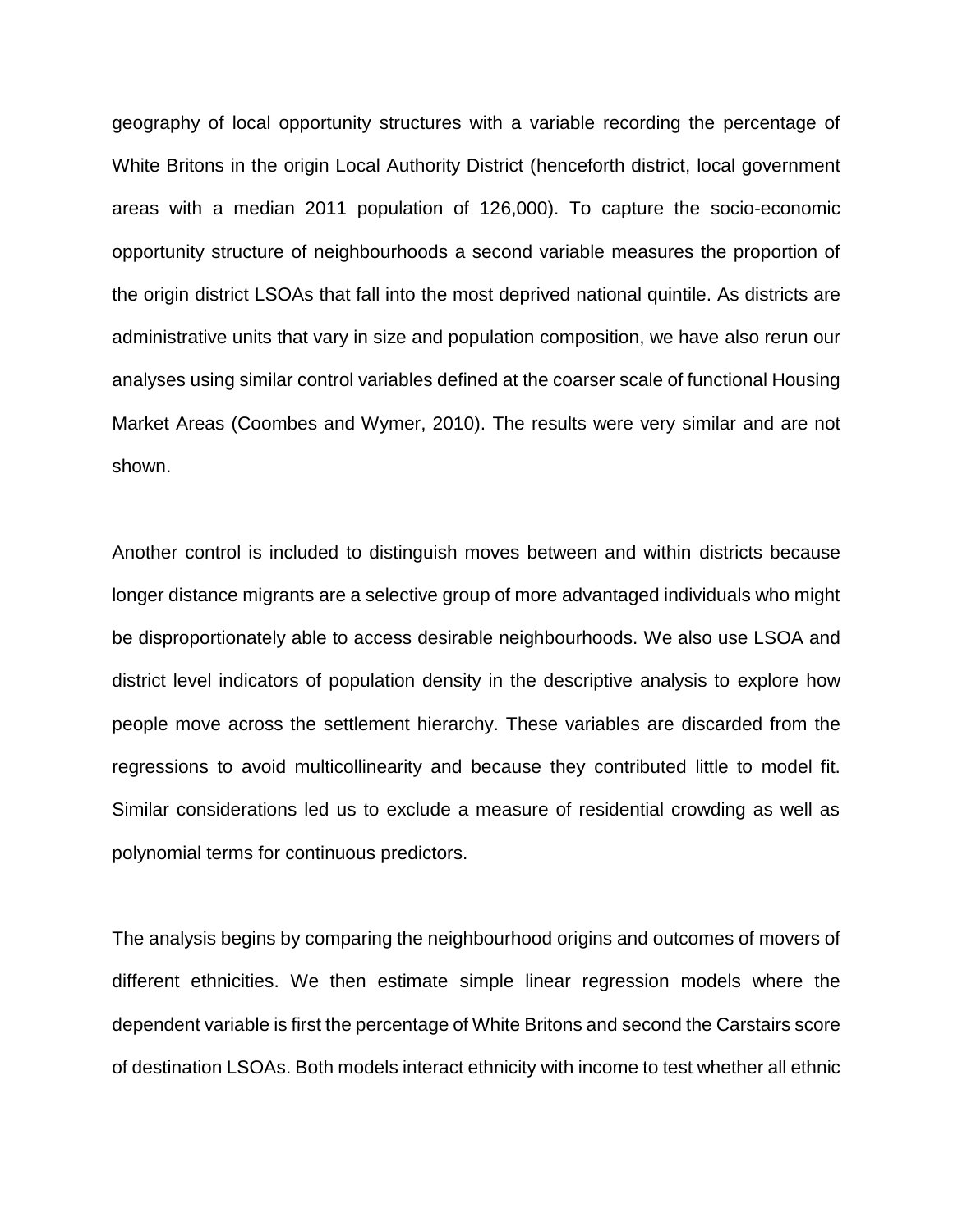groups tend to move to more White British and less deprived neighbourhoods when they have higher incomes. As the UK census does not ask questions about income this approach allows us to extend census analyses by examining a specific channel through which ethnicity and resource access may intersect to influence the neighbourhood outcomes of residential moves.

All continuous predictors are centred on their grand means. Ideally we would test for spatial patterns in the ethnicity-income relationship by extending the models to include district level random intercept, cross-level interaction and possibly random slope terms (Pais et al., 2012). However, the relatively low number of moves we observe when the sample is broken down by ethnicity means that we leave this for further research using larger datasets. All models fit well and produce predictions which are plausible and with a sensible distribution in relation to observed values. After interpreting the models, we plot adjusted predictions for a hypothetical sample member by varying their ethnicity and income when all control variables are set to mean or reference category values.

### **Results**

#### *Descriptive analysis*

Tables 1 and 2 contextualise the main analysis of neighbourhood outcomes by comparing the characteristics of person-years where the individual subsequently moved (Table 2) with cases where no move took place (Table 1). These tables disaggregate stayers and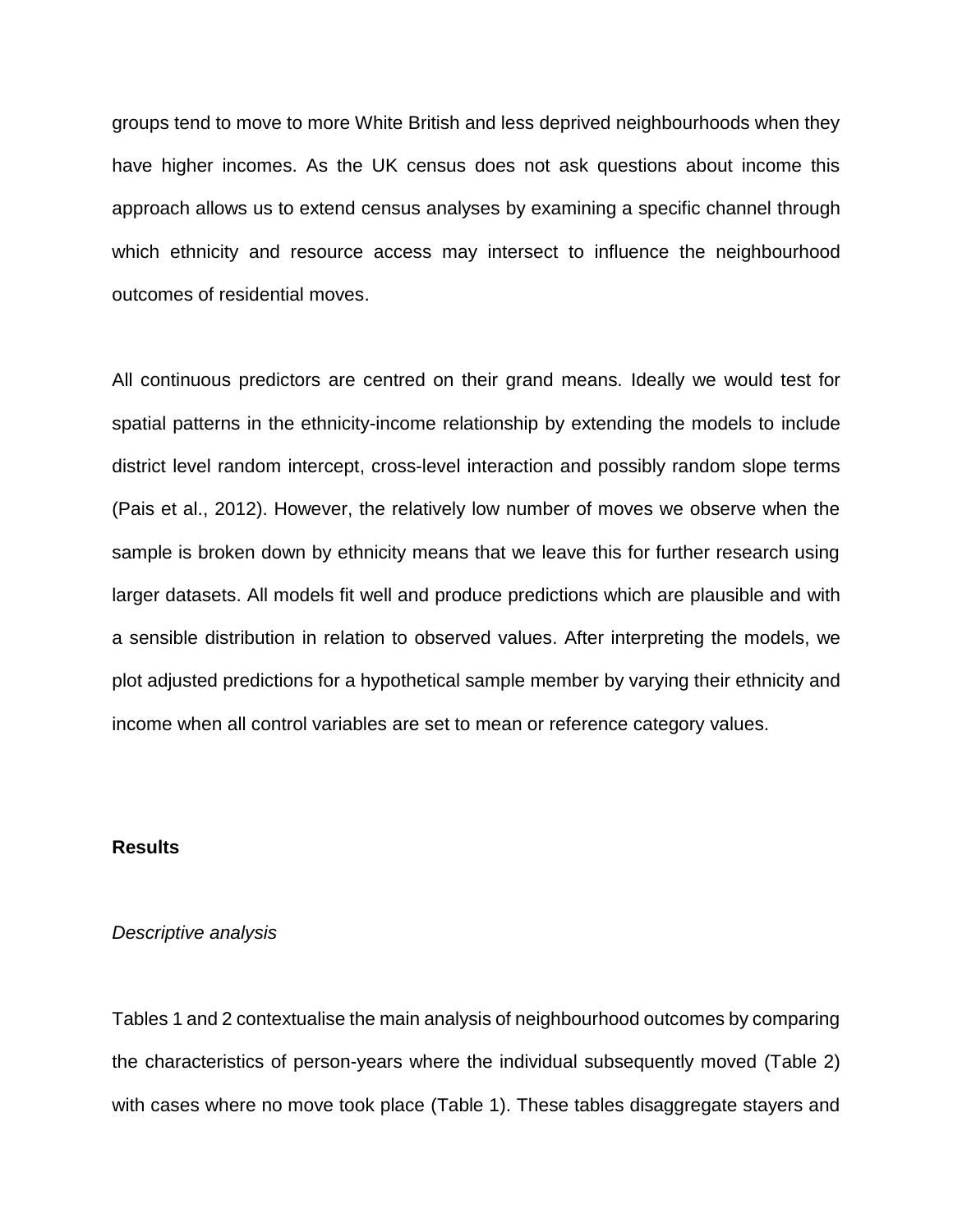movers by ethnicity in order to provide a richer picture of ethnic differences in attributes and residential mobility behaviour.

Comparing Tables 1 and 2 shows that in all ethnic groups movers are on average younger than stayers (especially among White Britons). In line with well-documented patterns, White British movers are more often single or cohabiting than their staying counterparts (Other White movers are also more likely than Other White stayers to be cohabiting). By contrast, very few Asians cohabit and a particularly large share of Asian movers are married. The partnership status of Black movers is very similar to Black stayers and a large share of moving Blacks have young co-resident children.

On average movers are disproportionately likely to have higher qualifications and be either employed or in education before relocating. However, these aggregate patterns mask considerable ethnic variations. Although White British and Asian movers are much more likely than their staying counterparts to have higher qualifications, these educational gradients are not observed for Other White or Black movers. A relatively high proportion of Black movers are students, while movers from all other ethnic groups are more likely than stayers to be employed. In general, mean household incomes are similar or slightly higher amongst movers, probably due to their higher educational qualifications and greater participation in paid work. Overall Asian and Black respondents report considerably lower equivalised household incomes than White Britons and Other Whites. This reflects persistent ethnic disparities in labour markets (Simpson et al., 2009).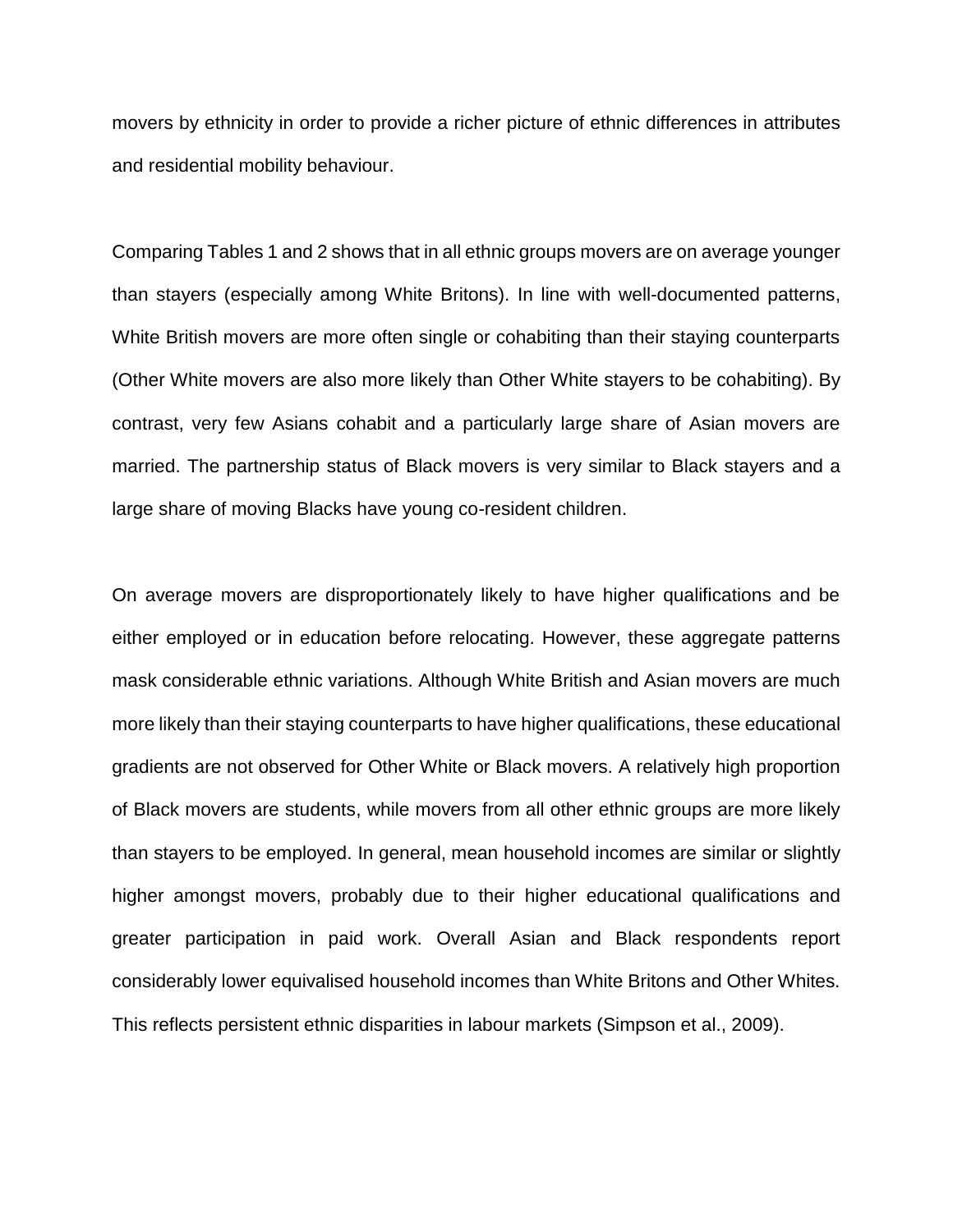Tables 1 and 2 show that White Britons and Asians are relatively advantaged in the housing system as they have a much higher homeownership rate than either of the other ethnic minority groups. By contrast, Blacks are disproportionately likely to live in social housing. Across all ethnic groups a large share of movers are private tenants, while homeowners and to a lesser extent social tenants are over-represented among stayers. Around 38% of observed moves cross district boundaries. Encouragingly this figure corresponds closely with estimates derived from the 2011 census (40%) and a large commercial dataset (34%) by Stillwell and Thomas (2016: 28, 37).

\*\*\* Table 1 about here \*\*\*

The lower panels of Table 2 show the characteristics of the LSOAs and districts that movers lived in at *t-1* (prior to moving) and *t* (after relocation). In general, all groups tend on average to live in areas with a slightly greater proportion of White Britons after moving, although minority movers (particularly Asians) originate in much more ethnically concentrated areas than White Britons. On the one hand this means that residential mobility redistributes ethnic minorities to more White British areas and thus tempers the residential separation between majority and minority ethnic groups (Cantle and Kaufmann, 2016). However, on the other hand, the fact that ethnic minorities still tend to live in much less White British areas after relocating suggests that this is a relatively gradual process.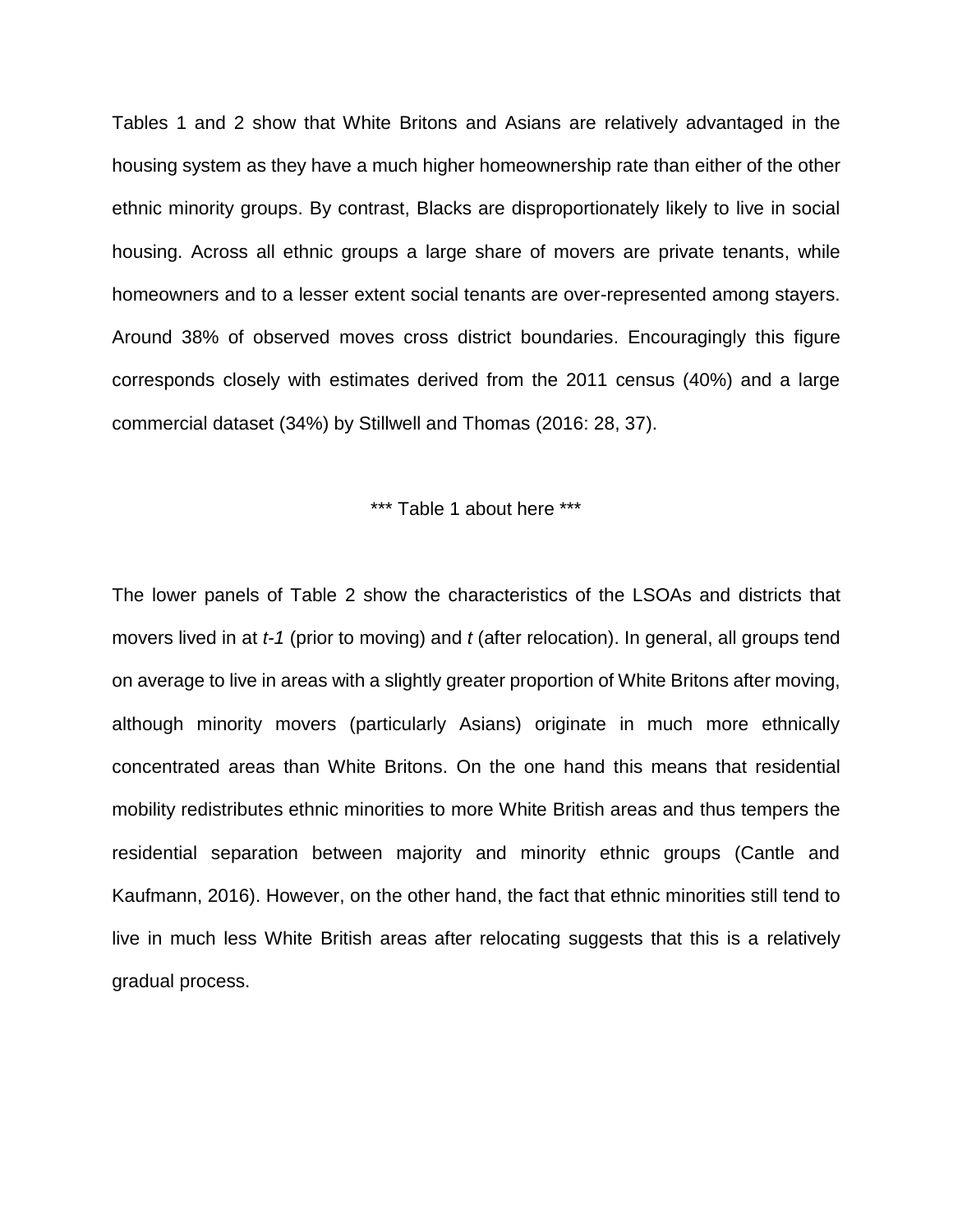Table 2 shows that ethnic minorities – especially Asians and Blacks – tend to live in more deprived parts of England and Wales than native White Britons (Jivraj and Khan, 2015). However, in line with notions that people from all backgrounds frequently 'move to improve' (Clark et al., 2014), movers of all ethnicities on average live in considerably less deprived LSOAs and districts after relocating. At both the neighbourhood and district scale all movers tend on average to also be living in less densely populated areas after relocation. At the aggregate level residential mobility therefore tends to propel individuals outwards from urban centres, probably in search of better housing and neighbourhood conditions.

Overall Table 2 shows that despite stark ethnic disparities in neighbourhood origins and outcomes, the average *direction* of neighbourhood change that occurs with residential mobility does not vary substantially by ethnicity. In line with theories of spatial assimilation and life course change, residential mobility on average leads movers to relocate to less densely populated and more socio-economically advantaged neighbourhoods with a higher proportion of White Britons. However, the neighbourhood matrix is also rather 'sticky' as residential mobility has only a fairly minor impact on the locational attributes of individuals from all ethnicities.

#### *Modelling neighbourhood outcomes*

Table 3 presents two linear regression models where the dependent variable is the percentage of White Britons (Model 1) or the Carstairs score (Model 2) of the destination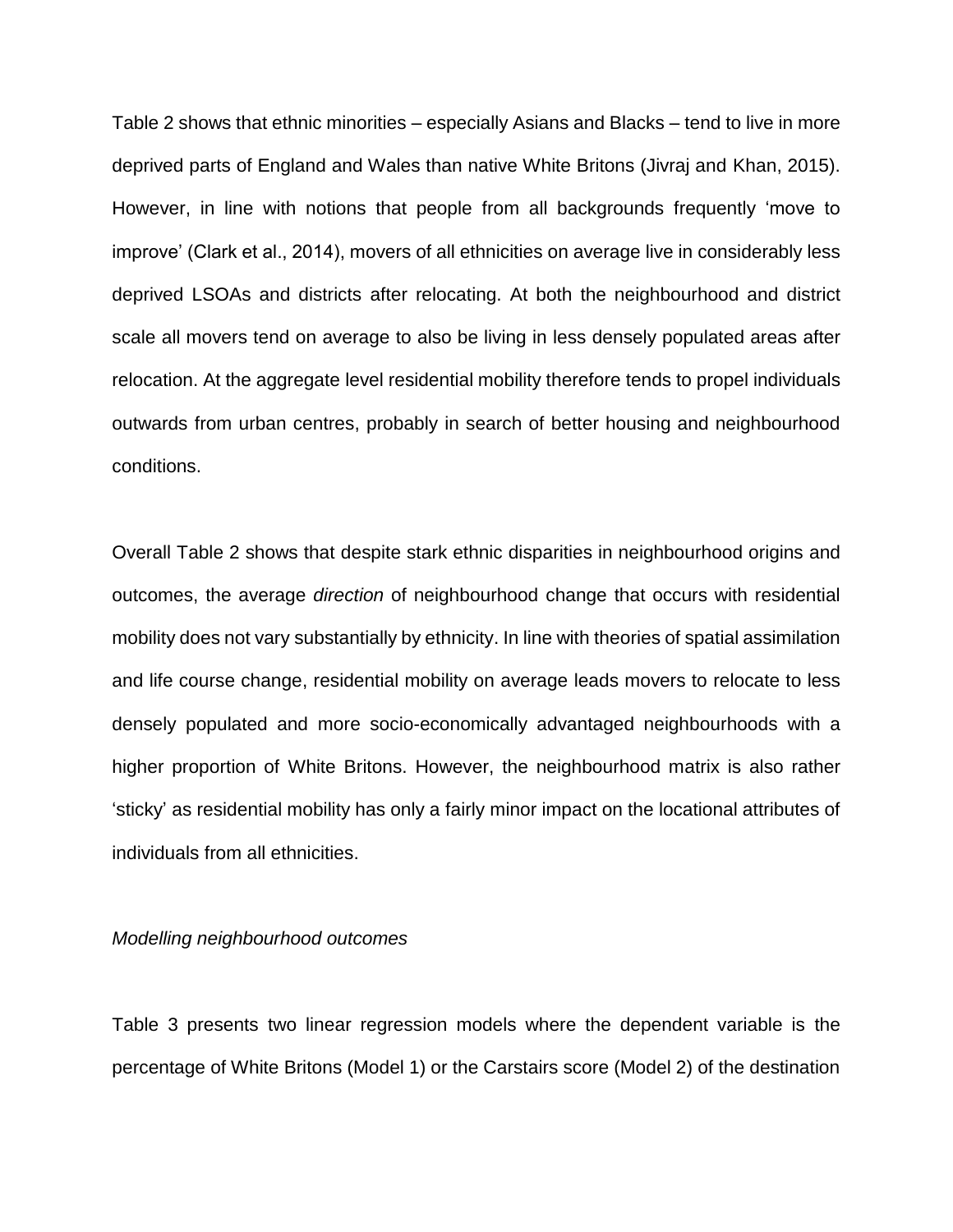LSOA, conditional on making a residential move. The control variable effects in Model 1 are largely consistent with life course explanations of neighbourhood choice that emphasize the importance of preferences, resources and opportunities. Movers who are older, married or living with children tend to relocate to more White British neighbourhoods than their younger, single and childless counterparts. This is probably because preferences for larger dwellings and a more child-friendly environment in the family formation life phase motivate moves to less densely populated places. For historic reasons these locations also happen to have fewer ethnic minorities*.* The origin local opportunity structure also strongly affects the ethnic concentration of destination LSOAs. Those originating in districts where a large share of the population are White British or where more people live in deprived areas are more likely to end up in White British neighbourhoods than individuals originating in areas with a large minority population or less deprived profile of neighbourhoods.

The main parameters of interest in Model 1 show that at the mean level of income ethnic minorities - most notably Asians and least notably Other Whites - tend to move to LSOAs with a significantly lower proportion of White Britons than their White British peers. Table 2 indicates that this is partly likely to be because most people move short distances (Stillwell and Thomas, 2016) and ethnic minorities tend to originate in locales with a substantially greater share of ethnic minority residents. For White Britons there is little evidence for ethnic avoidance by the affluent as lagged household income has no significant link to the ethnic outcomes of residential moves. By contrast, there are strong but imprecisely estimated (i.e. with wide confidence intervals) positive income interaction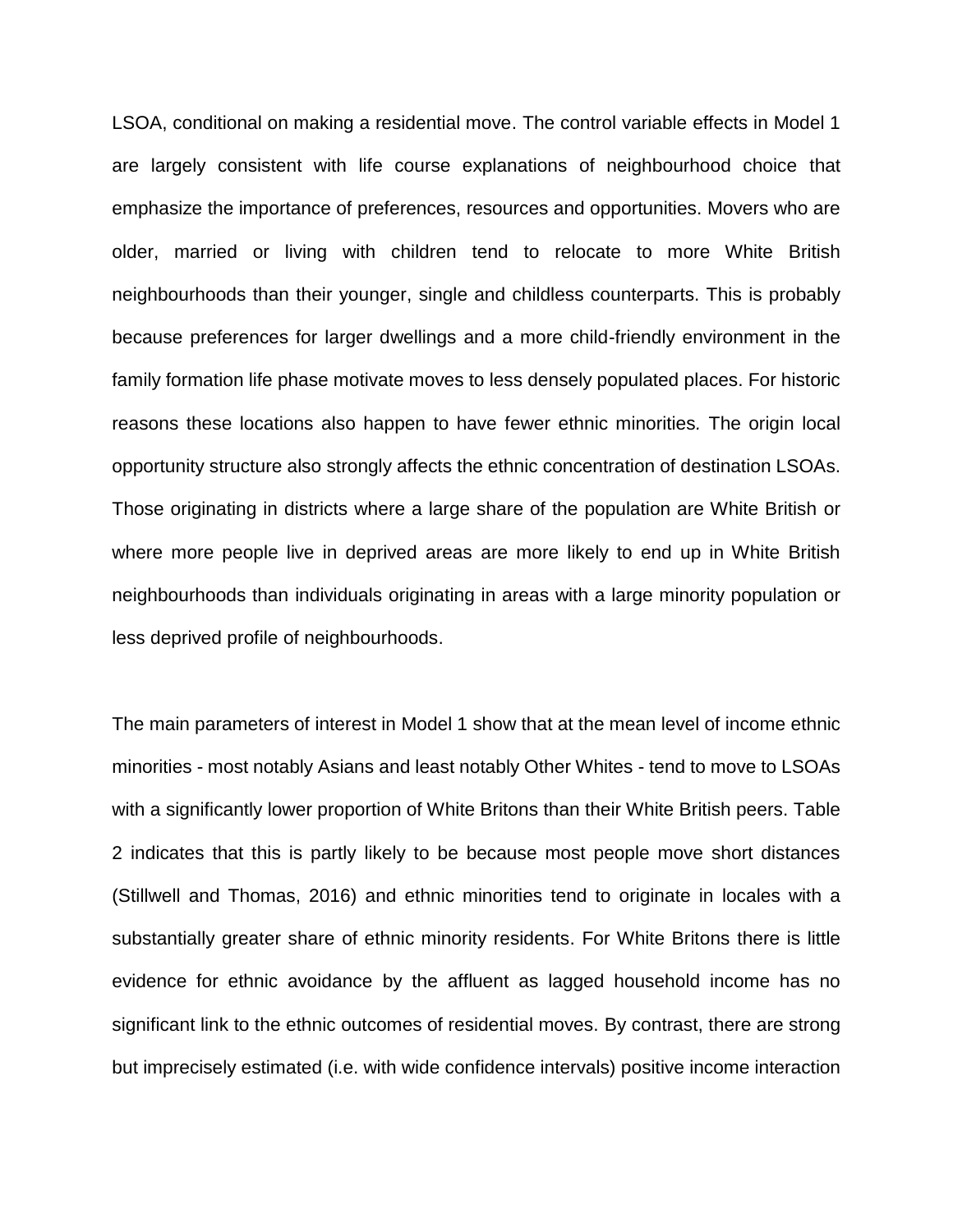effects for Other Whites and especially Asians (the latter attains significance at the 5% threshold). This indicates that higher incomes are particularly associated with moving to more White British areas for these groups. This is consistent with Catney and Simpson's (2010) argument that access to resources is a key factor enabling the de-concentration and suburbanization of ethnic minorities to areas with a large White British population. The very wide confidence intervals surrounding the interaction effect for Blacks suggests that this group do not differ from White Britons in terms of how they use income to move between neighbourhoods with differing shares of White British residents.

\*\*\* Table 3 and Figure 1 about here \*\*\*

Figure 1 uses the estimates in Model 1 to plot the predicted percentage of White Britons in the destination LSOA by income (transformed to pounds) and ethnicity for a hypothetical mover with average or reference category characteristics. For both White Britons and Blacks there is no obvious income gradient in the ethnic composition of destination neighbourhoods, although Blacks do tend to move to neighbourhoods with fewer White Britons than their White British peers. By contrast, Asian and to a much lesser extent Other White movers become somewhat more likely to move to more White British LSOAs as household income increases. The positive effect of income is especially pronounced for poorer Asians and at the upper end of the income distribution there is only a weak effect of individual ethnicity on the ethnic composition of destination neighbourhoods. This provides further support for resource-led explanations of neighbourhood selection, as well as evidence that moving does not eliminate the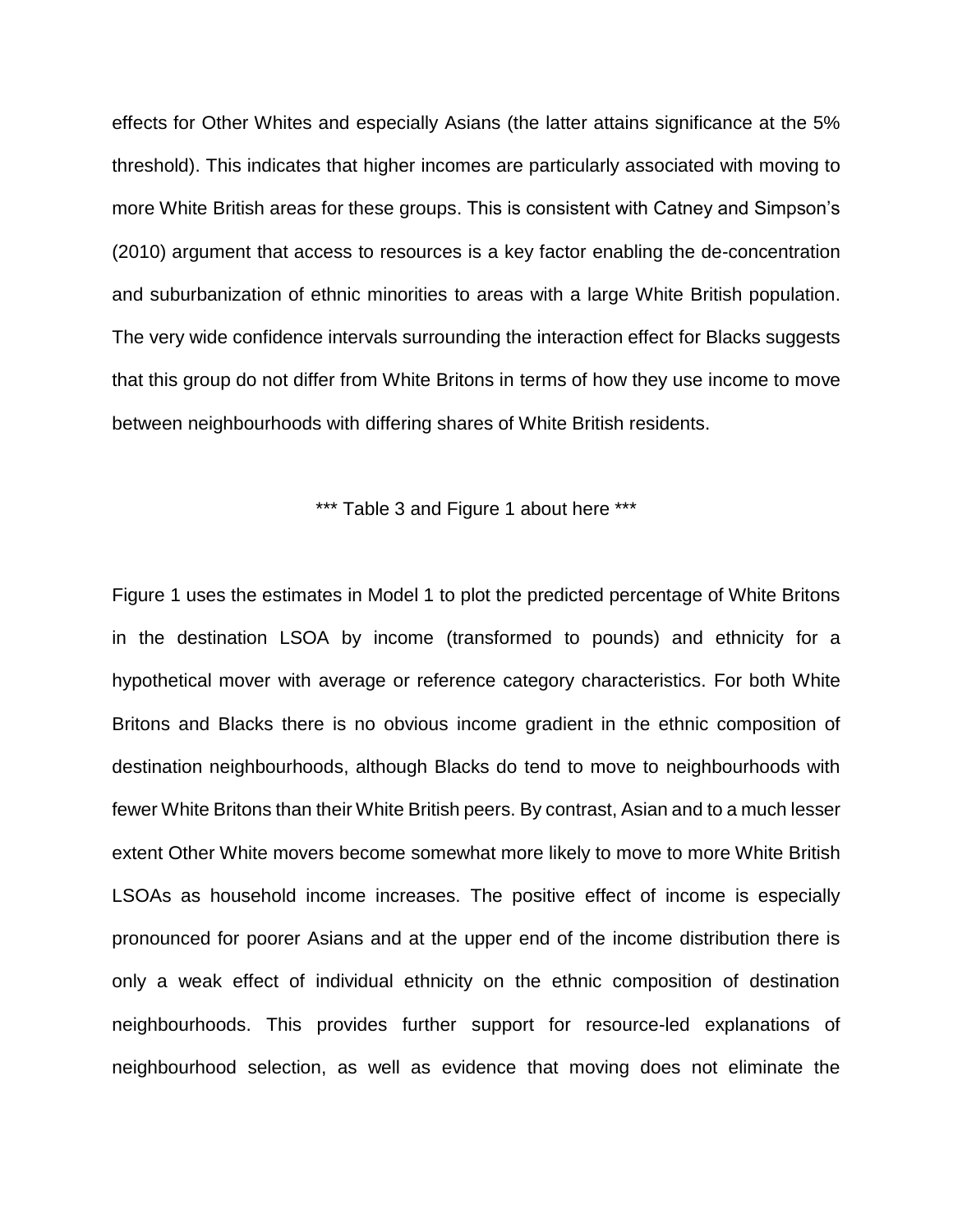tendency for Asian and Black minorities to reside in more ethnic LSOAs than White Britons.

Model 2 in Table 3 repeats the analysis but switches the dependent variable to the Carstairs score of the destination LSOA. The control variable effects again demonstrate how life course position as well as resources and opportunities strongly shape neighbourhood outcomes. Younger individuals and singles tend to move to more socioeconomically disadvantaged neighbourhoods than those who are older or married. Low levels of education, disengagement from paid work or study and especially social tenancies channel movers with a weaker socio-economic position and more limited housing options into more disadvantaged neighbourhoods. Evidence that longer distance movers tend to relocate to less deprived neighbourhoods confirms that migrants are a socially selective group with greater access to resources. Unsurprisingly, people tend to move to more disadvantaged LSOAs when coming from districts where a greater share of residents live in deprived areas.

Even after taking into account income and local opportunity structures, Model 2 shows that ethnic minorities - especially Asians and Blacks - tend to move to more disadvantaged neighbourhoods than White Britons. Unsurprisingly, amongst White Britons higher incomes are associated with moving to less deprived LSOAs. The insignificant interaction effects for all but Other Whites indicate that the slope of the income effect is fairly similar for most ethnic groups. Intriguingly, the positive interaction term for Other Whites indicates that members of this group become increasingly likely to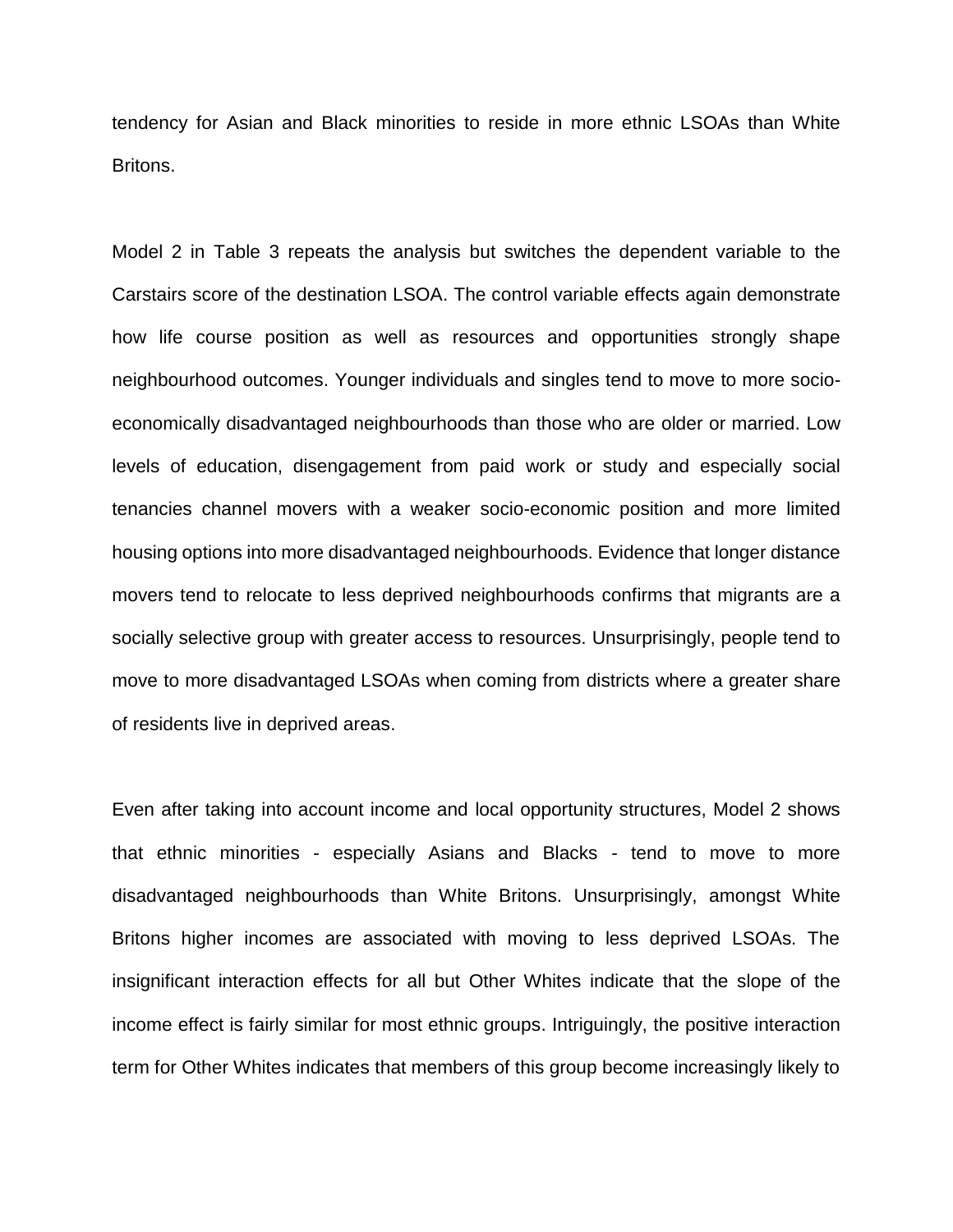move to more deprived LSOAs as income rises. Taken together these results suggest that ethnic minority groups generally use higher incomes to escape deprived areas in a broadly similar fashion to White Britons, although the Other White result requires further consideration.

\*\*\* Figure 2 about here \*\*\*

Figure 2 replicates Figure 1 using the estimates from Model 2. In line with theories that emphasize the connections between social and spatial mobility, the deprivation outcomes of White Britons, Asians and Blacks converge as income increases and all groups tend to move to less deprived neighbourhoods. However, this pattern does not eliminate persistent ethnic inequalities as across the income distribution Asians tend to move to less advantaged LSOAs than their White British peers. The main exception to the general pattern of higher incomes translating into moves to less deprived LSOAs is provided by Other Whites. This inconsistency hints that migrant origins and settlement history might also shape the residential preferences of ethnic minorities with greater access to resources.

Overall, the shape of the income effects do not support strong notions of place stratification. Despite facing persistent disadvantages, greater affluence does in general enable Asian and Black minorities to move to more prosperous neighbourhoods in England and Wales. Higher incomes also increase the tendency for Asians to move to more White British neighbourhoods. This suggests that the neighbourhood outcomes of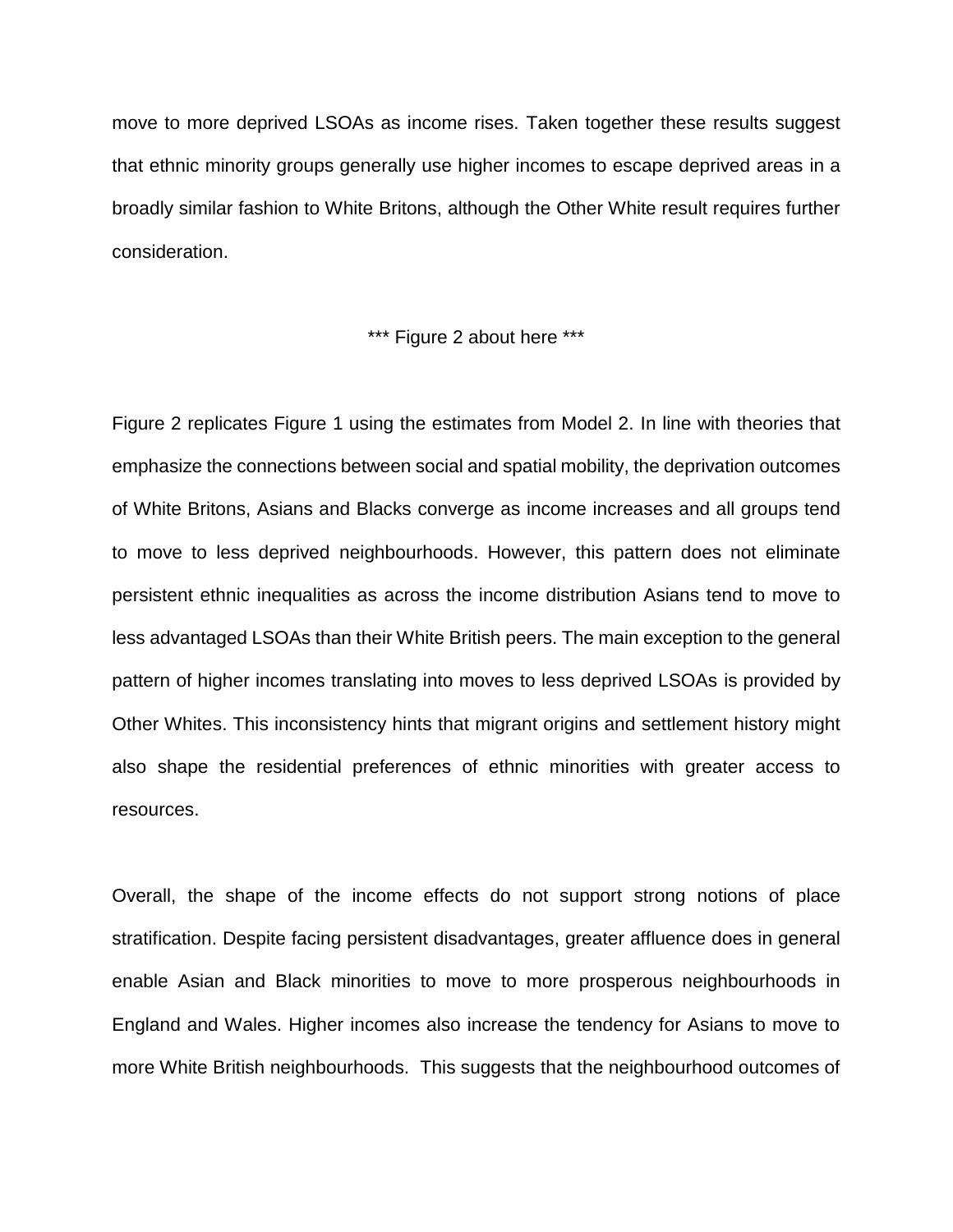residential mobility are stratified by ethnicity largely because of unequal access to income and the uneven geography of where people are living before they move.

#### **Conclusion and discussion**

In recent years British debates about social cohesion, national security and citizenship have linked a host of social problems to ethnic segregation and an assumed tendency for minorities to choose to cluster together in deprived urban neighbourhoods (Casey Review, 2016; Peach, 2009; Poulsen et al., 2011). Yet these beliefs rest on a shaky understanding of ethnic patterns of residential mobility, and especially the role played by differential access to economic resources (Cantle and Kaufmann, 2016). In general research finds little support for the notion that Britain is becoming more segregated and divided along ethnic lines as minorities choose to cluster together and disengage from wider society (Catney, 2016b; Peach, 2009; Phillips, 2006). Rather than 'sleepwalking to segregation', prior analyses of population mobility suggest that shared preferences to live in better dwellings in more advantaged neighbourhoods are often a more potent factor in moving decisions than preferences to avoid or live alongside neighbours from particular ethnic groups (Catney and Simpson, 2010; Finney and Simpson, 2009). In view of these complex debates and the persistence of ethnic inequalities (Simpson et al., 2009), this paper used rich panel survey data to take a fresh look at how ethnicity and income interact to shape the types of neighbourhoods people relocate to when they move.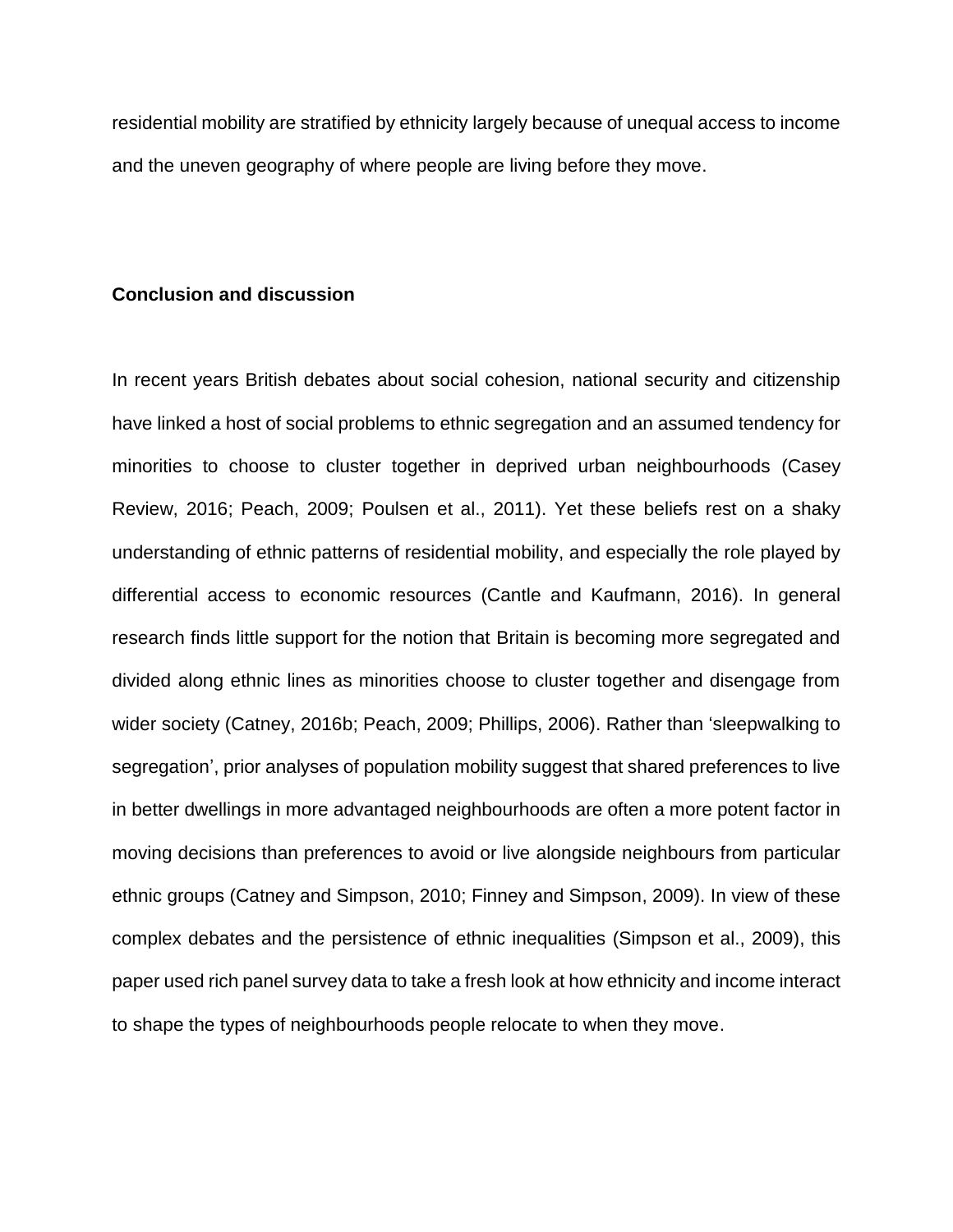We find little evidence to support US theories positing that ethnic groups use income in markedly different ways when moving to a new neighbourhood. For White Britons, Asians and Blacks higher incomes translate into a shared tendency to relocate to more socioadvantaged neighbourhoods. This suggests that resources allow people from a range of backgrounds – although interestingly potentially not Other Whites - to 'move to improve' by acting on common housing and neighbourhood preferences. Further work is now needed to disaggregate the broad ethnic categories used in this study to explore the interacting effects of ethnicity, nativity and housing market factors on neighbourhood transitions. In particular, this could help to unpack the somewhat divergent patterns for Other Whites that we have observed.

A second conclusion is that income plays a weaker and less clear-cut role in sorting people into neighbourhoods with different ethnic profiles. The insignificant income effects for White Britons validate existing research by providing little evidence that economically advantaged members of the native majority avoid ethnic minorities when they move. However, for Asians the tendency to move to more White British neighbourhoods increases with income. This is most likely to be a side effect of social mobility, as historic patterns of immigrant settlement mean that moving to a less deprived and less urbanized area will often also carry minorities to a place with a larger share of White British residents. Overall, the results broadly support Catney's (2016b: 1706) proposition that Britain is gradually "sleepwalking into *de*-segregation" as many minorities use their resources to move to slightly more advantaged and more White British locales.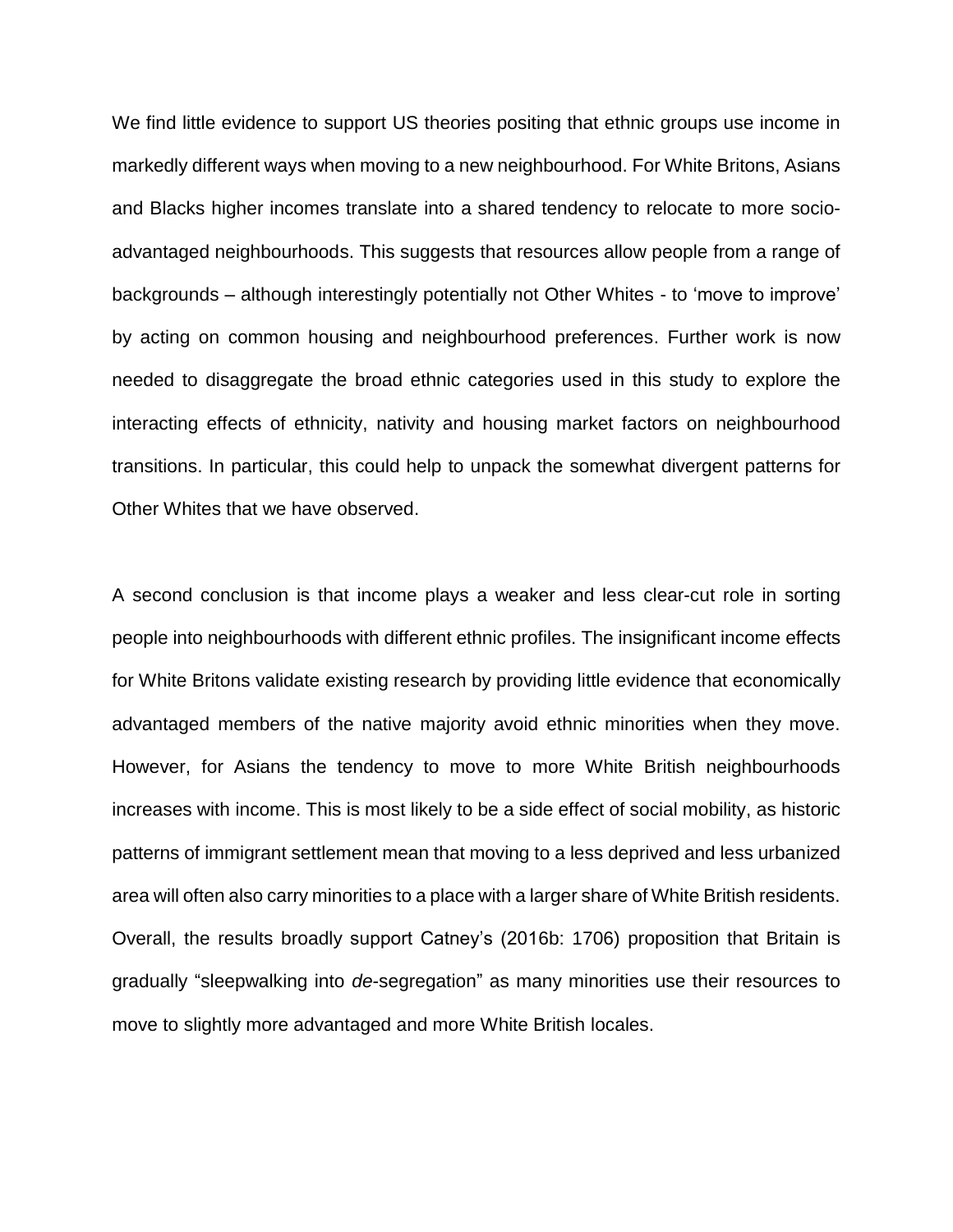However, we must not let this evidence of socio-spatial fluidity overshadow lingering patterns of restriction and constraint. As most people move over relatively short distances, it is perhaps unsurprising that opportunity structures in origin districts are very potent predictors of neighbourhood outcomes. To a large extent where you end up in the neighbourhood matrix is shaped by where you start out – disadvantaging minority movers. At the individual level preferences linked to life stage as well as more 'permanent' markers of resource access such as educational qualifications or housing tenure also configure neighbourhood selection. Ethnic differences in life course trajectories as well as incomes will therefore have a large cumulative impact on aggregate disparities in neighbourhood outcomes.

Finally, even after controlling for a range of other factors the neighbourhood mosaic remains rather 'sticky', as there are still significant ethnic inequalities in the neighbourhood outcomes of residential moves. *Ceteris paribus* ethnic minorities tend to relocate to less advantaged neighbourhoods and neighbourhoods with a greater share of minorities than their White British peers. Further work is needed to disentangle the extent to which these patterns are due to choices and trade-offs concerning networks and desirable neighbourhood attributes, as opposed to the various ties and constraints that can bound mobility decisions. As British politicians have consistently expressed concern about the segregation of South Asian Muslims (Phillips, 2006), future studies particularly need to explore the extent to which religious differences and perhaps a desire to live near to religious facilities may underlie ethnic differences in mobility patterns.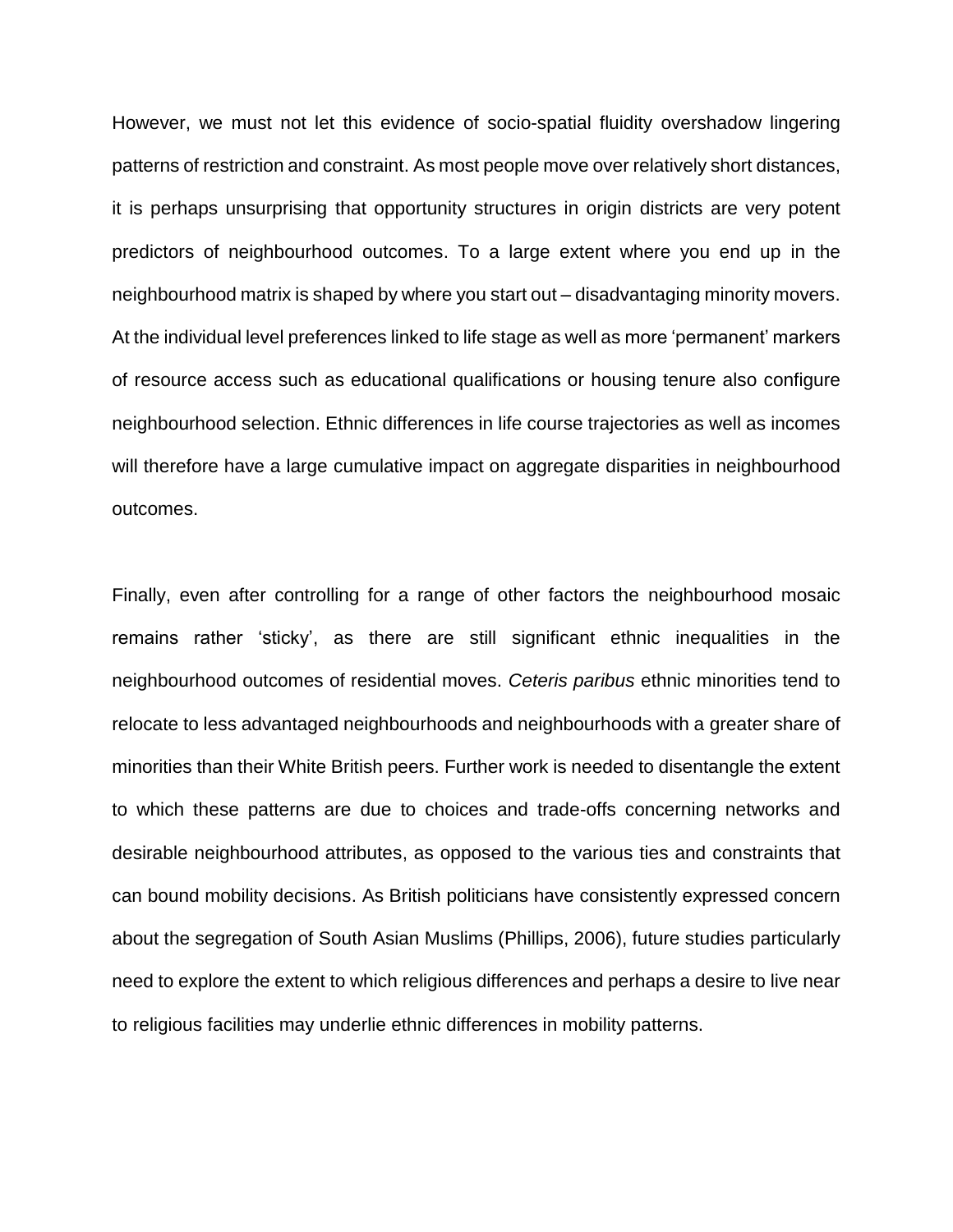This study also suggests several broader avenues for future geographical research. First, it would be fruitful to more thoroughly test the predictions of spatial assimilation and place stratification theories by using larger samples and multilevel models to investigate whether nativity, ethnicity and income shape the neighbourhood outcomes of residential moves in different ways in different parts of the country (Pais et al., 2012). Such work could also examine whether our results have been influenced by period effects linked to the Global Economic Crisis, or recent policy interventions such as reforms to the welfare and social housing systems. Second, longitudinal analysis of life events could yield new insights about how biographical processes channel people from different ethnicities into different sorts of neighbourhood (Rabe and Taylor, 2010). As the UKHLS panel lengthens this could involve using dynamic models to examine how changes in income or other socio-economic resources are associated with transitions in neighbourhood characteristics. Finally, developing holistic dependent variables which combine neighbourhood deprivation, ethnic composition and finely grained person-place ethnic or religious 'matching' may allow us to more comprehensively disentangle how choices and constraints shape ethnic geographies of neighbourhood destinations.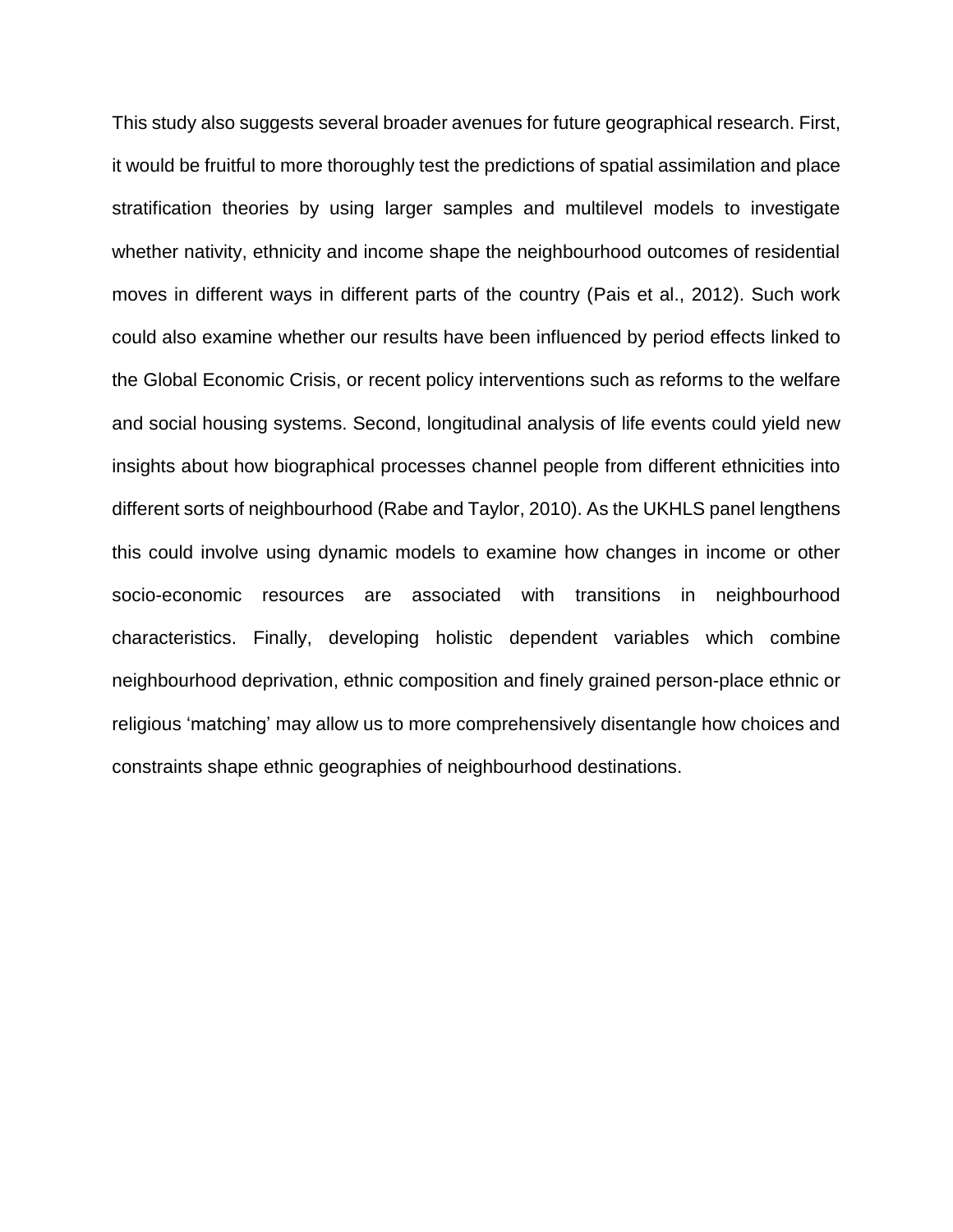### **References**

Bailey, N. and M. Livingston (2007) *Population Turnover and Area Deprivation*. The Policy Press, Bristol.

Bailey, N. (2012) How spatial segregation changes over time: Sorting out the sorting processes. *Environment and Planning A* 44.3, 705–722.

Brown, L.A. and E.G. Moore (1970) The intra-urban migration process: A perspective. *Geografiska Annaler, Series B* 52.1, 1–13.

Cameron, D. (2015) Extremism: PM speech. 20<sup>th</sup> July. [WWW document]. URL https://www.gov.uk/government/speeches/extremism-pm-speech (accessed 09 April 2018).

Cantle, T and E. Kaufmann (2016) Is segregation increasing in the UK? 2<sup>nd</sup> November. [WWW document]. URL https://www.opendemocracy.net/wfd/ted-cantle-and-erickaufmann/is-segregation-on-increase-in-uk (accessed 09 April 2018).

Casey Review (2016) *The Casey Review: A review into opportunity and integration*. Department for Communities and Local Government: London. URL https://www.gov.uk/government/publications/the-casey-review-a-review-intoopportunity-and-integration (accessed 09 April 2018).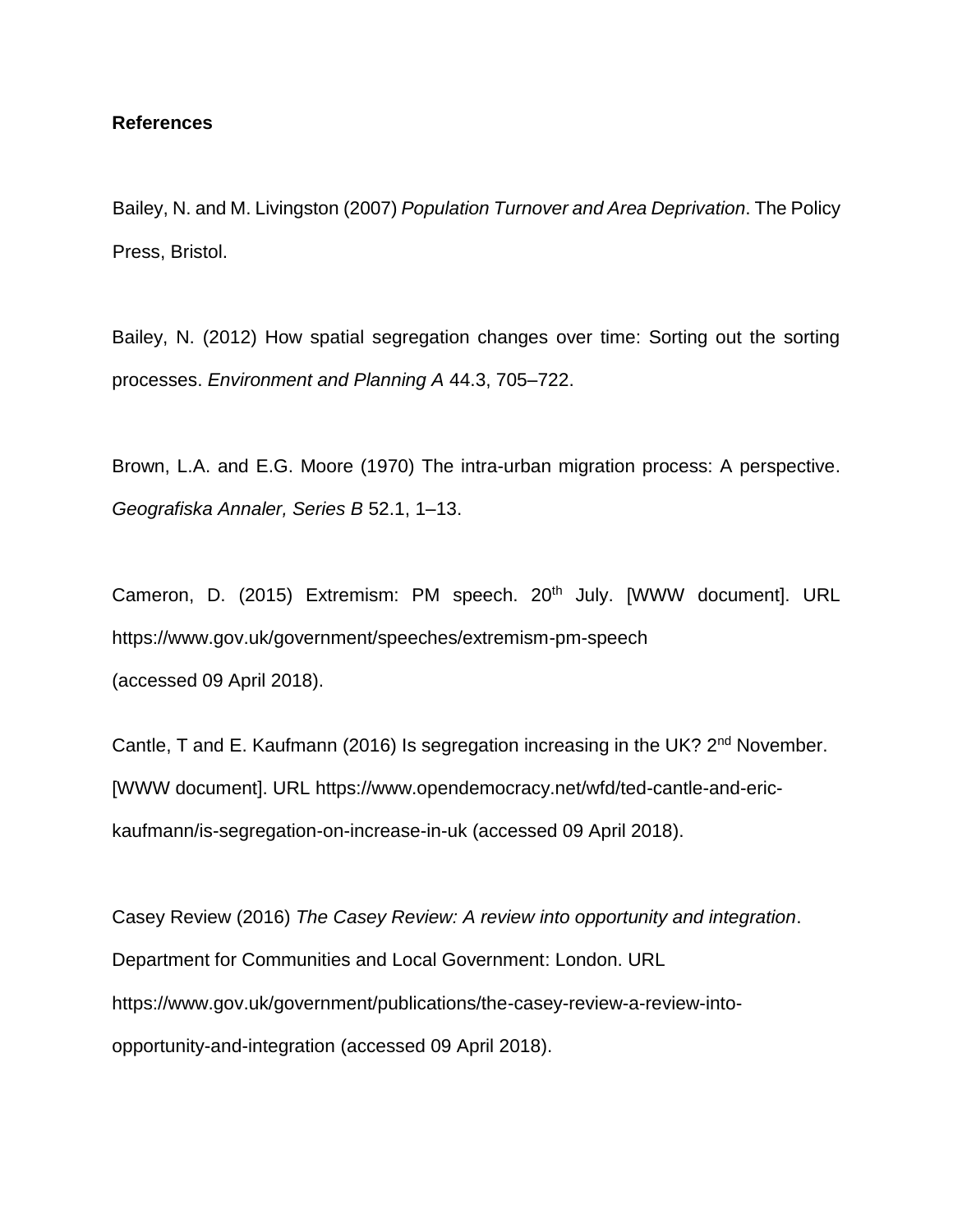Catney, G. (2016a) The changing geographies of ethnic diversity in England and Wales, 1991-2011. *Population, Space and Place* 22.8, 750-765.

Catney, G. (2016b) Exploring a decade of small area ethnic (de-)segregation in England and Wales. *Urban Studies* 53.8, 1691–1709.

Catney, G. and L. Simpson (2010) Settlement area migration in England and Wales: Assessing evidence for a social gradient. *Transactions of the Institute of British Geographers* 35.4, 571–584.

Clark, W.A.V. (2008) Geography, space, and science: Perspectives from studies of migration and geographical sorting. *Geographical Analysis* 40.3, 258–275.

Clark, W.A.V. and R. Coulter (2015) Who wants to move? The role of neighbourhood change. *Environment and Planning A* 47.12, 2683–2709.

Clark, W.A.V. and V. Ledwith (2006) Mobility, housing stress and neighborhood contexts: Evidence from Los Angeles. *Environment and Planning A* 38.6, 1077-1093.

Clark, W.A.V. and V. Ledwith (2007) How much does income matter in neighborhood choice? *Population Research and Policy Review* 26.2, 145–161.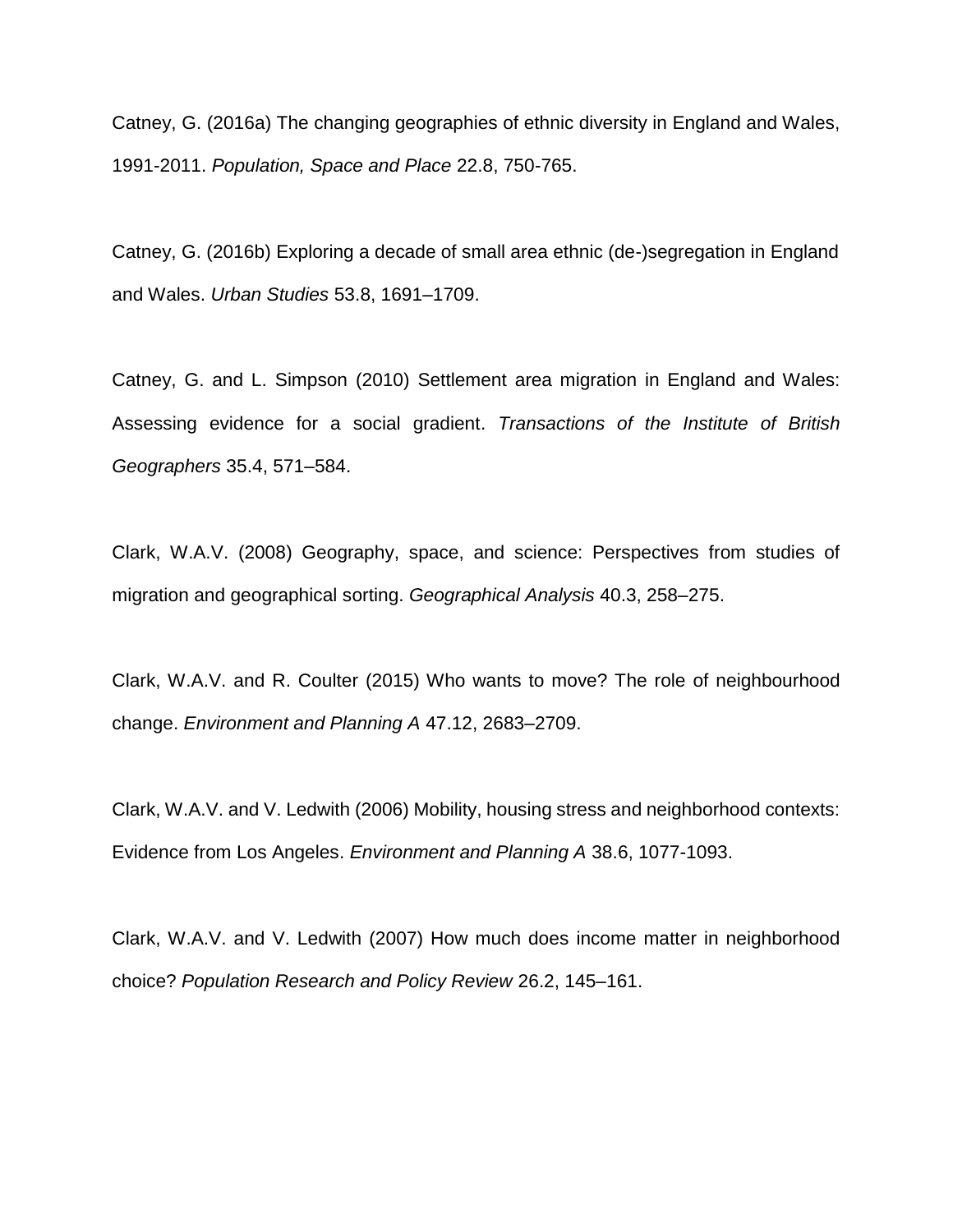Clark, W.A.V. and P. Morrison (2012) Socio-spatial mobility and residential sorting: Evidence from a large scale survey. *Urban Studies* 49.15, 3253-3270.

Clark, W.A.V., M. van Ham and R. Coulter (2014) Spatial mobility and social outcomes. *Journal of Housing and the Built Environment* 29.4, 699–727.

Coombes M. and C. Wymer (2010) *Geography of Housing Market Areas (HMAs) in England: Stage 2 Report from CURDS.* [WWW document]. URL www.ncl.ac.uk/media/wwwnclacuk/curds/files/3.pdf (accessed 09 April 2018).

Coulter, R., M. van Ham and P. Feijten (2011) A longitudinal analysis of moving desires, expectations and actual moving behaviour. *Environment and Planning A* 43.11, 2742– 2760.

Crowder, K., J. Pais and S.J. South (2012) Neighborhood diversity, metropolitan constraints, and household migration. *American Sociological Review* 77.3, 325–353.

Finney, N., G. Catney and D. Phillips (2015) Ethnicity and internal migration. In D.P. Smith, N. Finney, K. Halfacree and N. Walford (eds), *Internal Migration: Geographical Perspectives and Processes*, Ashgate, Farnham.

Finney, N. and L. Simpson (2009) *'Sleepwalking to Segregation'? Challenging Myths about Race and Migration*. The Policy Press, Bristol.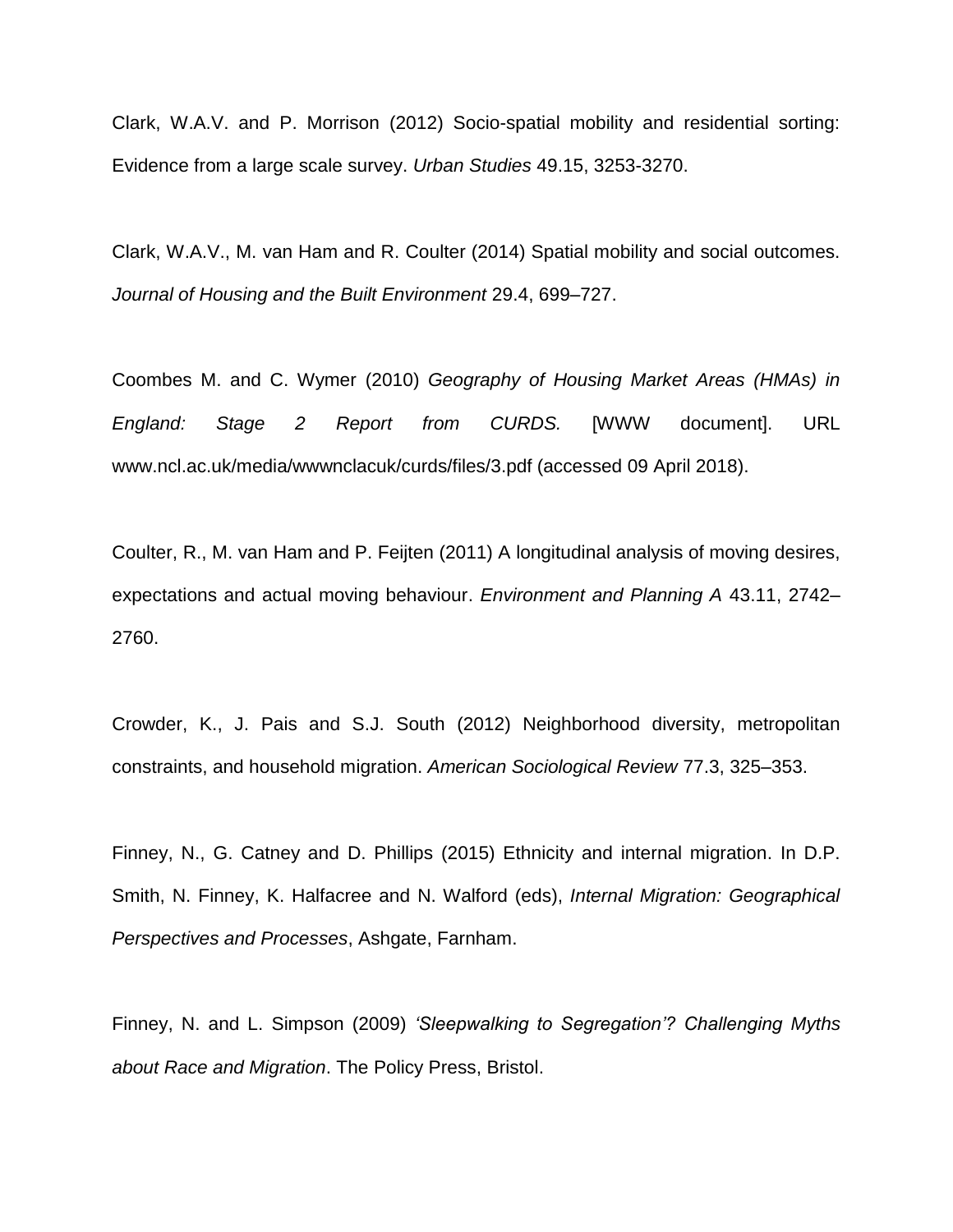Hedman, L., M. van Ham and D. Manley (2011) Neighbourhood choice and neighbourhood reproduction. *Environment and Planning A* 43.6, 1381–1399.

Imbroscio, D. (2012) Beyond mobility: The limits of Liberal Urban Policy. *Journal of Urban Affairs* 34.1, 1–20.

Ioannides, Y. and J. Zabel (2008) [Interactions, neighborhood selection and housing](https://ideas.repec.org/a/eee/juecon/v63y2008i1p229-252.html)  [demand.](https://ideas.repec.org/a/eee/juecon/v63y2008i1p229-252.html) *[Journal of Urban Economics](https://ideas.repec.org/s/eee/juecon.html)* 63.1, 229-252.

Jivraj, S. and O. Khan (2015) How likely are people from minority ethnic groups to live in deprived neighbourhoods? In S. Jivraj and L. Simpson (eds), *Ethnic Identity and Inequalities in Britain: The Dynamics of Diversity*, Bristol: Policy Press.

Johnston, R., J. Forrest and M. Poulsen (2002) Are there ethnic enclaves/ghettos in English cities? *Urban Studies* 39.4, 591–618.

Johnston, R., M. Poulsen and J. Forrest (2010) Moving on from indices, refocusing on mix: On measuring and understanding ethnic patterns of residential segregation. *Journal of Ethnic and Migration Studies* 36.4, 697–706.

Kaufmann, E. and G. Harris (2015) "White Flight" or positive contact? Local diversity and attitudes to immigration in Britain. *Comparative Political Studies* 48.12, 1563–1590.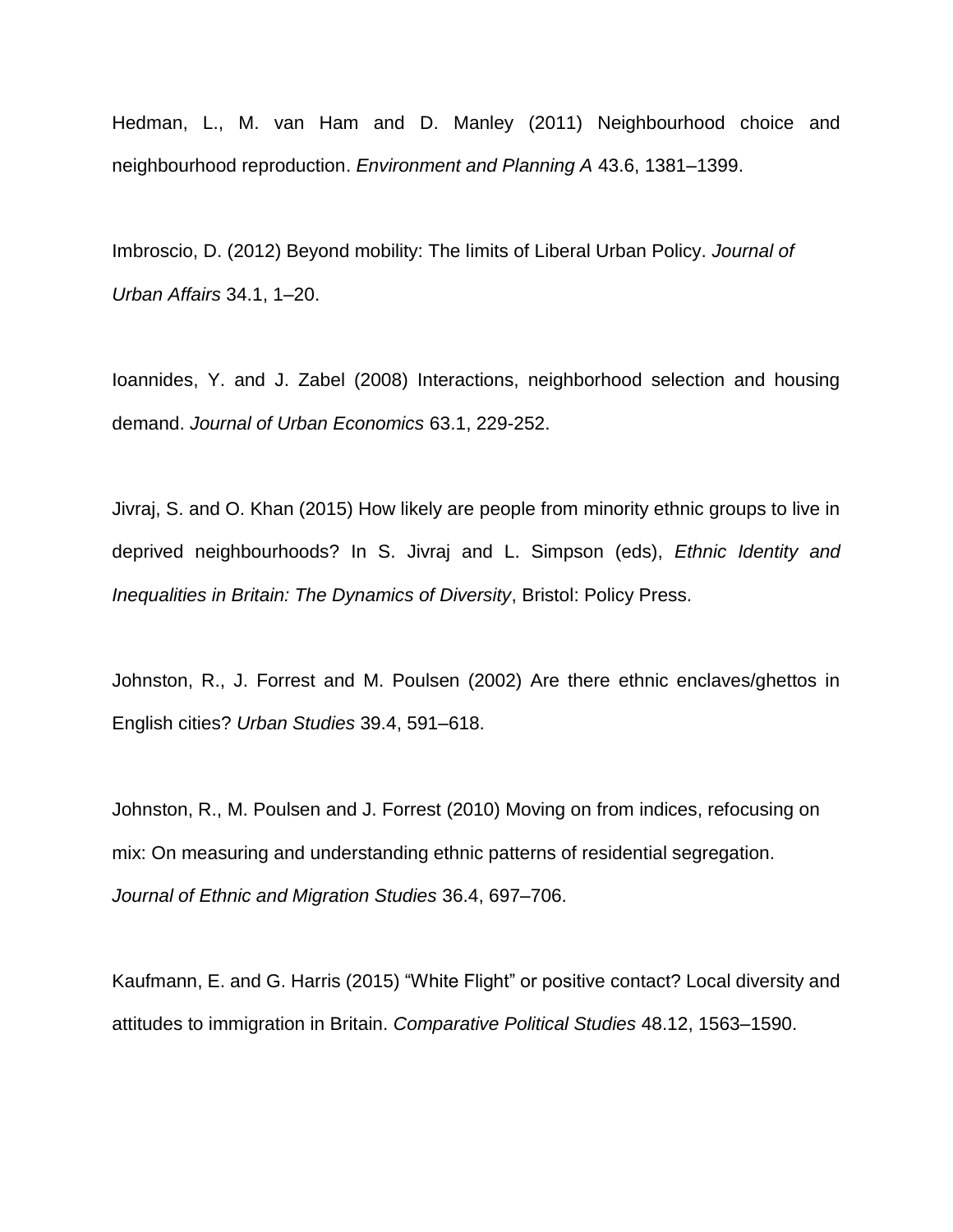Knies, G. (2017) *Understanding Society: The UK Household Longitudinal Study Waves 1-7 User Guide*. Institute for Social and Economic Research, University of Essex, Colchester.

Norman, P., P. Boyle and P. Rees (2005) Selective migration, health and deprivation: A longitudinal analysis. *Social Science & Medicine* 60, 2755–2771.

Office for National Statistics (ONS) (2012a) *Ethnicity and National Identity in England and Wales 2011*. Office for National Statistics. [WWW document]. URL http://www.ons.gov.uk/peoplepopulationandcommunity/culturalidentity/ethnicity/articles/ ethnicityandnationalidentityinenglandandwales/2012-12-11 (accessed 09 April 2018).

ONS (2012b) *Changes to Output Areas and Super Output Areas in England and Wales, 2001 to 2011.* Office for National Statistics. [WWW document]. URL https://www.ons.gov.uk/methodology/geography/ukgeographies/censusgeography (accessed 09 April 2018).

Pais, J., S.J. South and K. Crowder (2012) Metropolitan heterogeneity and minority neighborhood attainment: Spatial assimilation or place stratification? *Social Problems* 59.2, 258–281.

Peach, C. (1996) Good segregation, bad segregation. *Planning Perspectives* 11.4, 379– 398.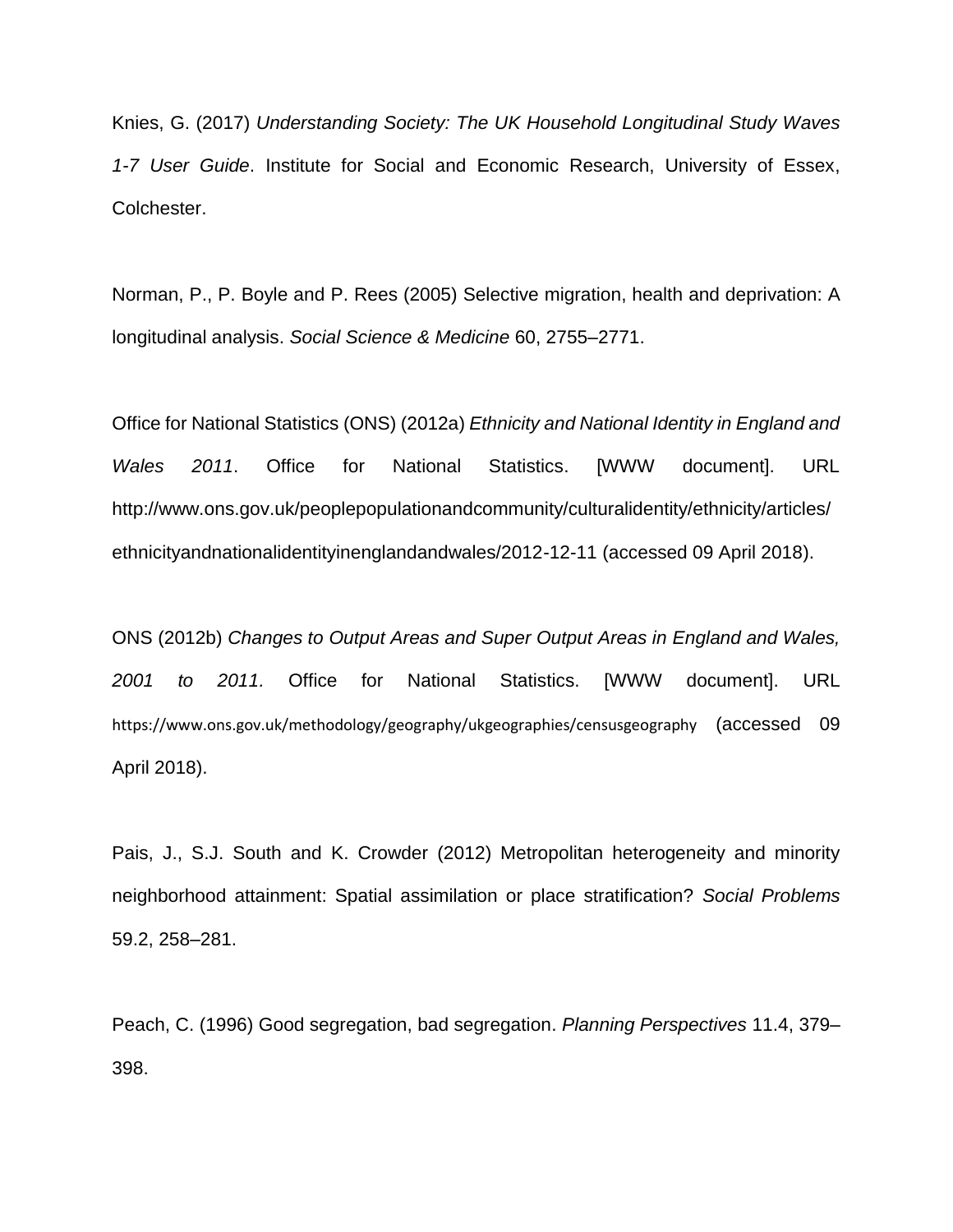Peach, C. (2009). Slippery segregation: Discovering or manufacturing ghettos? *Journal of Ethnic and Migration Studies* 35.9, 1381–1395.

Phillips, D. (2006) Parallel lives? Challenging discourses of British Muslim selfsegregation. *Environment and Planning D: Society and Space* 24.1, 25–40.

Phillips, D. and M. Harrison (2010) Constructing an integrated society: Historical lessons for tackling Black and minority ethnic housing segregation in Britain. *Housing Studies* 25.2, 221–235.

Poulsen, M., R. Johnston and J. Forrest (2011) Using local statistics and neighbourhood classifications to portray ethnic residential segregation: A London example. *Environment and Planning B* 38.4, 636-658.

Rabe, B. and M. Taylor (2010) Residential mobility, quality of neighbourhood and life course events. *Journal of the Royal Statistical Society: Series A* 173.3, 531–555.

Rees, P. and F. Butt (2004) Ethnic change and diversity in England, 1981 – 2001. *Area* 36.2, 174–186.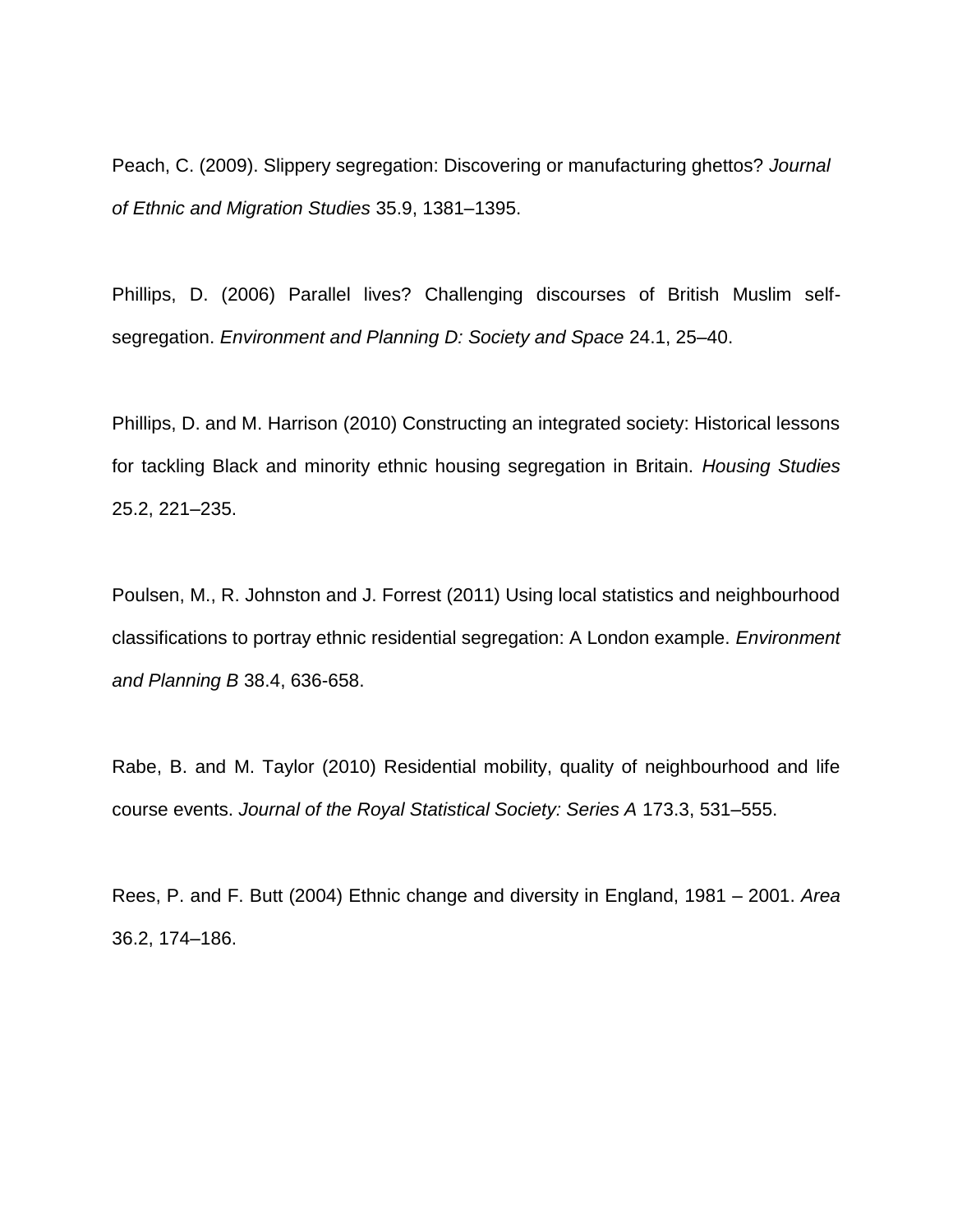Rees P., P. Wohland and P. Norman (2013) The demographic drivers of future ethnic group populations for UK local areas 2001-2051. *The Geographical Journal* 179.1, 44– 60.

Robinson, D. (2005) The search for community cohesion: Key themes and dominant concepts of the public policy agenda. *Urban Studies* 42.8, 1411–1427.

Schelling, T.C. (1971) Dynamic models of segregation. *Journal of Mathematical Sociology* 1.2, 143-186.

Simpson, L. (2007) Ghettos of the mind: The empirical behaviour of indices of segregation and diversity. *Journal of the Royal Statistical Society Series A* 170.2, 405–424.

Simpson, L. and N. Finney (2009) Spatial patterns of internal migration: Evidence for ethnic groups in Britain. *Population, Space and Place* 15.1, 37–56.

Simpson, L., K. Purdam, A. Tajar, J. Pritchard and D. Dorling (2009) "Jobs deficits, neighbourhood effects, and ethnic penalties: The geography of ethnic-labour-market inequality. *Environment and Planning A* 41.4, 946–963.

South, S.J., K. Crowder and J. Pais (2008) Inter-neighborhood migration and spatial assimilation in a multiethnic world: Comparing Latinos, Blacks, and Anglos. *Social Forces* 87.1, 415–443.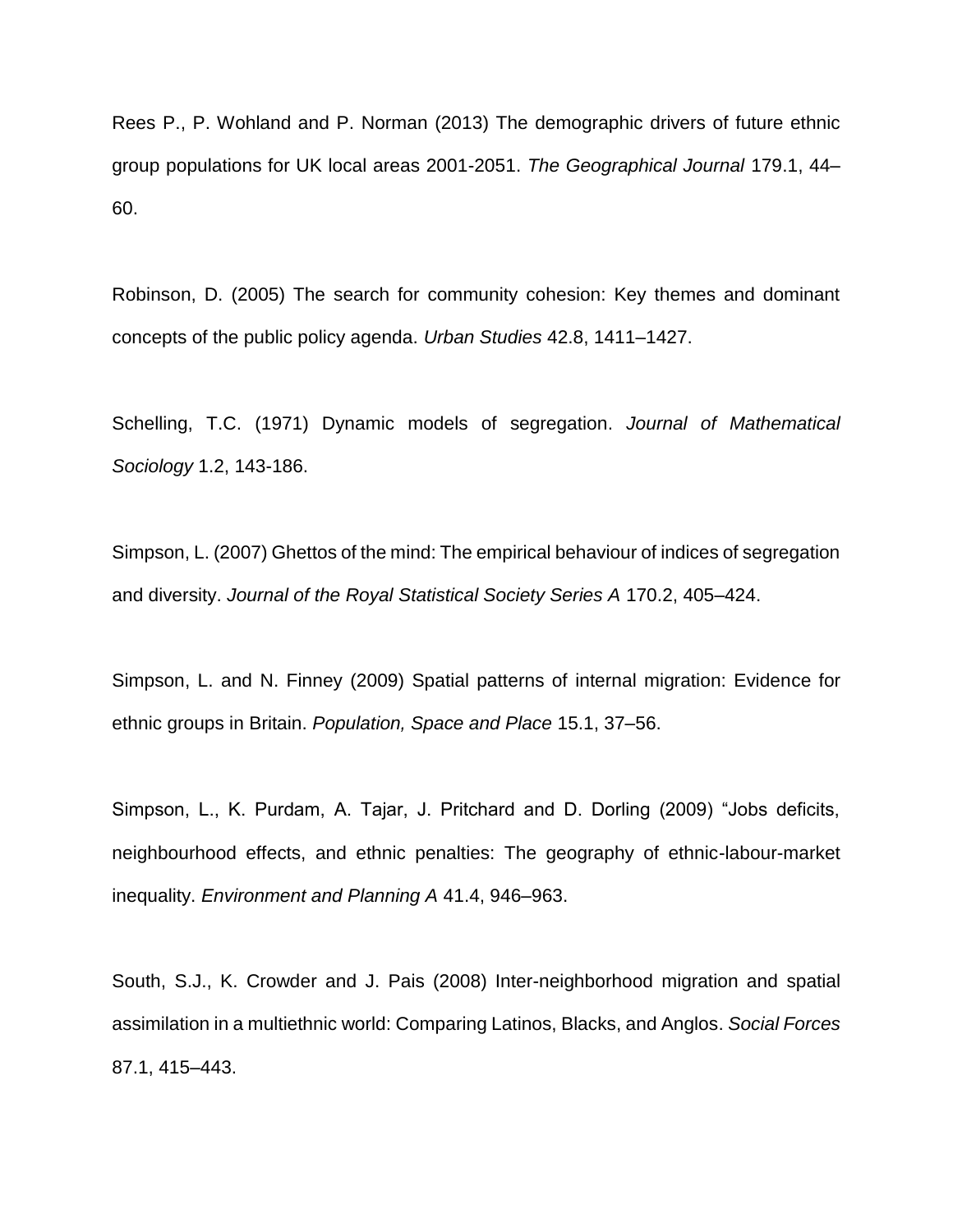Stillwell, J. and M. Thomas (2016) How far do internal migrants really move? Demonstrating a new method for the estimation of intra-zonal distance. *Regional Studies, Regional Science* 3.1, 28–47.

Sturgis, P., I. Brunton-Smith, J. Kuha, and J. Jackson. (2014) Ethnic diversity, segregation and the social cohesion of neighbourhoods in London. *Ethnic and Racial Studies* 37.8, 1286–1309.

University of Essex. Institute for Social and Economic Research, NatCen Social Research, Kantar Public. (2017). *Understanding Society: Waves 1-7, 2009-2016 and Harmonised BHPS: Waves 1-18, 1991-2009*. [data collection]. 9th Edition*.* UK Data Service. SN: 6614

van Ham, M. and P. Feijten (2008) Who wants to leave the neighbourhood? The effect of being different from the neighbourhood population on wishes to move. *Environment and Planning A* 40.5, 1151–1170.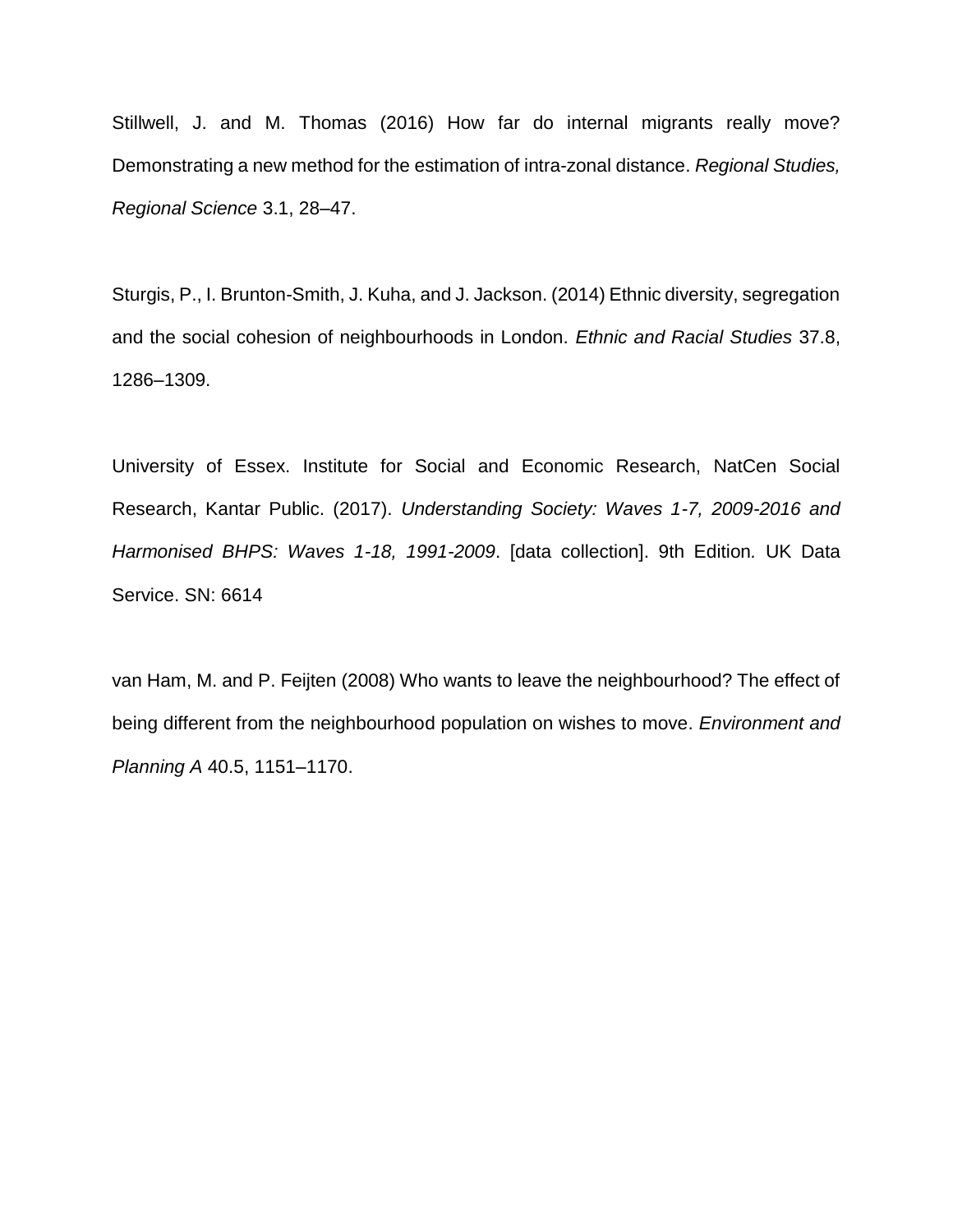| Variable mean (lagged to $t-1$ )     | All     | <b>White British</b>    | <b>Other White</b> | Asian                | <b>Black</b> |  |
|--------------------------------------|---------|-------------------------|--------------------|----------------------|--------------|--|
| 1. Individual and household          |         |                         |                    |                      |              |  |
| Age                                  | 50.69   | 39.53<br>51.87<br>44.17 |                    |                      | 44.17        |  |
| Female                               | 0.56    | 0.56                    | 0.58               | 0.50                 | 0.66         |  |
| Partnership status                   |         |                         |                    |                      |              |  |
| single                               | 0.40    | 0.40                    | 0.41               | 0.34<br>0.02<br>0.64 | 0.62         |  |
| cohabiting                           | 0.11    | 0.12                    | 0.11<br>0.48       |                      | 0.09<br>0.29 |  |
| married                              | 0.49    | 0.48                    |                    |                      |              |  |
| Lives with own children aged 0-15    | 0.27    | 0.25                    | 0.38               | 0.46                 | 0.45         |  |
| Highest qualification                |         |                         |                    |                      |              |  |
| higher degree                        | 0.35    | 0.33                    | 0.53               | 0.45                 | 0.44         |  |
| A-Level or equivalent                | 0.17    | 0.17                    | 0.15               | 0.18                 | 0.16         |  |
| <b>GCSE</b> or equivalent            | 0.20    | 0.21                    | 0.09               | 0.16                 | 0.17         |  |
| Other                                | 0.12    | 0.12                    | 0.14               | 0.06                 | 0.09         |  |
| None                                 | 0.16    | 0.17<br>0.09<br>0.14    |                    |                      | 0.14         |  |
| <b>Employment status</b>             |         |                         |                    |                      |              |  |
| employed                             | 0.56    | 0.55                    | 0.67               | 0.58                 | 0.52         |  |
| unemployed                           | 0.04    | 0.03                    | 0.05               | 0.06                 | 0.07         |  |
| student                              | 0.02    | 0.02                    | 0.02               | 0.08                 | 0.08         |  |
| out of labour force                  | 0.38    | 0.40                    | 0.26               | 0.28                 | 0.33         |  |
| Real monthly household income        | 3576.30 | 3552.43                 | 4114.98            | 3817.97              | 3074.23      |  |
| Equivalised household income         | 2089.07 | 2104.73                 | 2462.80            | 1769.33              | 1704.59      |  |
| Housing tenure                       |         |                         |                    |                      |              |  |
| owner-occupation                     | 0.70    | 0.73                    | 0.51               | 0.67                 | 0.33         |  |
| social tenancy                       | 0.18    | 0.18                    | 0.17               | 0.14                 | 0.53         |  |
| private tenancy                      | 0.11    | 0.10                    | 0.32               | 0.19                 | 0.14         |  |
| 2. Neighbourhood                     |         |                         |                    |                      |              |  |
| % White British                      | 82.70   | 86.56                   | 69.69              | 47.62                | 46.07        |  |
| Carstairs score (high=more deprived) | $-0.02$ | $-0.29$                 | 0.42               | 2.36                 | 3.41         |  |
| Population density                   | 39.20   | 34.80                   | 57.73              | 72.36                | 90.36        |  |
| 3. Local Authority District          |         |                         |                    |                      |              |  |
| % White British                      | 82.03   | 84.77                   | 69.86              | 60.56                | 52.75        |  |
| % LSOAs in most deprived quintile    | 18.97   | 17.23                   | 23.01              | 33.84                | 40.01        |  |
| Population density                   | 19.33   | 16.33                   | 35.60              | 38.50                | 56.80        |  |
| Unweighted base (person-years)       | 55051   | 46158                   | 1647               | 4601                 | 2645         |  |

# **Table 1. Descriptive statistics: Stayers**

*Notes*: Incomes adjusted to January 2015 prices and equivalised using the Modified OECD scale.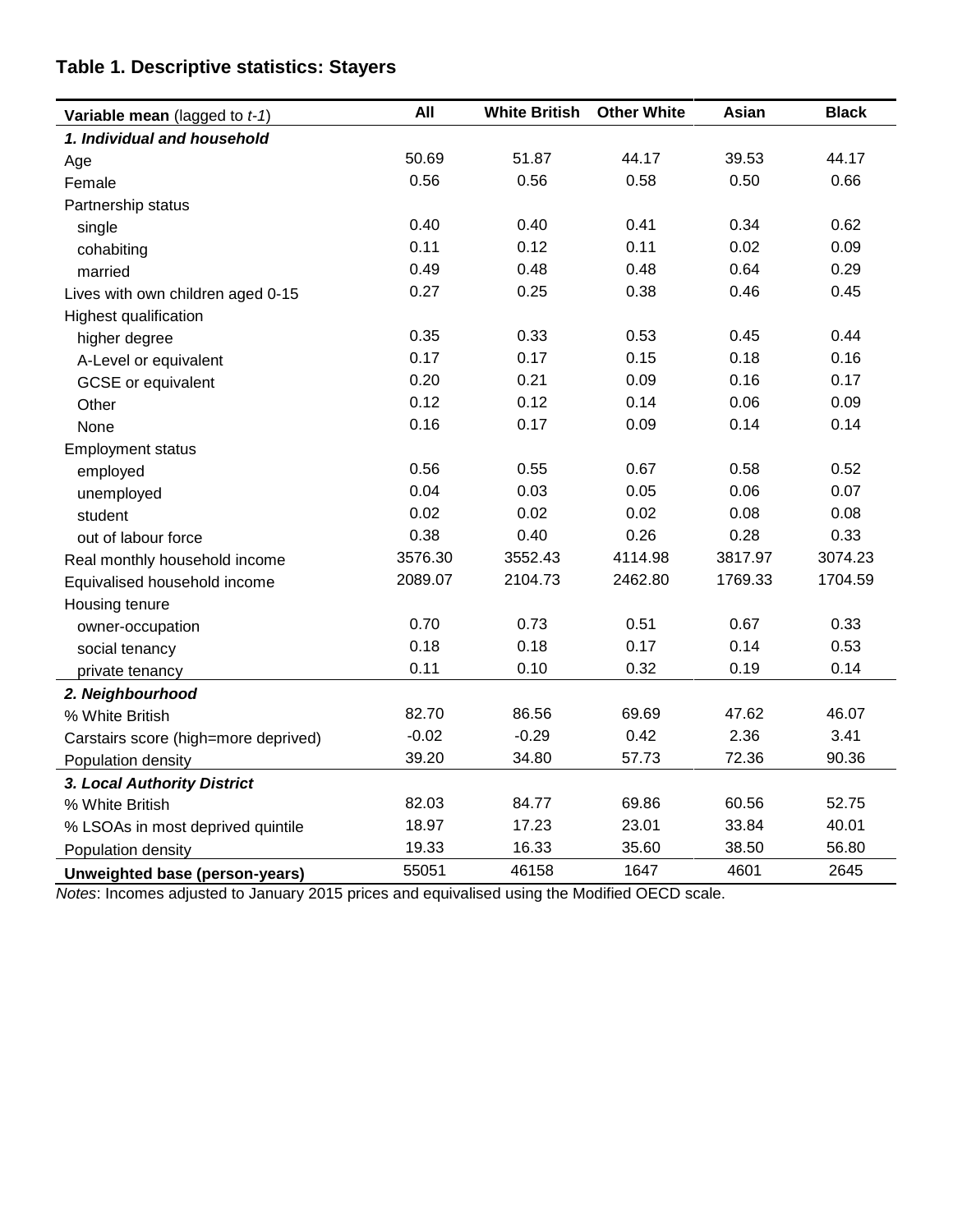# **Table 2. Descriptive statistics: Movers**

| Variable mean (lagged to $t-1$ )        | All     | <b>White British</b> | <b>Other White</b> | Asian   | <b>Black</b> |  |
|-----------------------------------------|---------|----------------------|--------------------|---------|--------------|--|
| 1. Individual and household             |         |                      |                    |         |              |  |
| Age                                     | 36.33   | 36.92<br>34.59       |                    | 32.50   | 33.15        |  |
| Female                                  | 0.54    | 0.55                 | 0.57               | 0.41    | 0.57         |  |
| Partnership status                      |         |                      |                    |         |              |  |
| single                                  | 0.50    | 0.52                 | 0.37               | 0.39    | 0.60         |  |
| cohabiting                              | 0.19    | 0.21                 | 0.19               | 0.04    | 0.08         |  |
| married                                 | 0.30    | 0.27                 | 0.45               | 0.56    | 0.32         |  |
| Lives with own children aged 0-15       | 0.31    | 0.29                 | 0.43               | 0.40    | 0.46         |  |
| Highest qualification                   |         |                      |                    |         |              |  |
| higher degree                           | 0.42    | 0.40                 | 0.43               | 0.67    | 0.45         |  |
| A-Level or equivalent                   | 0.23    | 0.24                 | 0.18               | 0.16    | 0.24         |  |
| <b>GCSE</b> or equivalent               | 0.20    | 0.22                 | 0.11               | 0.07    | 0.14         |  |
| other                                   | 0.08    | 0.07                 | 0.21               | 0.05    | 0.06         |  |
| none                                    | 0.07    | 0.08                 | 0.06               | 0.05    | 0.11         |  |
| <b>Employment status</b>                |         |                      |                    |         |              |  |
| employed                                | 0.64    | 0.64                 | 0.75               | 0.68    | 0.46         |  |
| unemployed                              | 0.06    | 0.06                 | 0.06               | 0.06    | 0.11         |  |
| student                                 | 0.08    | 0.08                 | 0.03               | 0.08    | 0.20         |  |
| out of labour force                     | 0.22    | 0.23                 | 0.16               | 0.17    | 0.23         |  |
| Real monthly household income           | 3748.56 | 3749.37              | 4062.66            | 3759.00 | 3150.12      |  |
| Equivalised household income            | 2183.52 | 2198.68              | 2451.01            | 2040.82 | 1648.37      |  |
| Housing tenure                          |         |                      |                    |         |              |  |
| owner-occupation                        | 0.39    | 0.43                 | 0.19               | 0.25    | 0.13         |  |
| social tenancy                          | 0.16    | 0.17                 | 0.11               | 0.08    | 0.30         |  |
| private tenancy                         | 0.44    | 0.40                 | 0.70               | 0.67    | 0.57         |  |
| Moved Local Authority District          | 0.38    | 0.37                 | 0.41               | 0.47    | 0.39         |  |
| 2. Neighbourhood                        |         |                      |                    |         |              |  |
| % White British (t-1)                   | 79.02   | 83.92                | 60.43              | 47.68   | 57.80        |  |
| % White British (t)                     | 80.79   | 85.00                | 67.91              | 52.25   | 60.70        |  |
| Carstairs score (t-1)                   | 0.35    | 0.09                 | 0.92               | 2.17    | 2.09         |  |
| Carstairs score (t)                     | 0.03    | $-0.18$              | 0.37               | 1.40    | 1.84         |  |
| Population density (t-1)                | 48.21   | 43.33                | 67.18              | 75.11   | 78.39        |  |
| Population density (t)                  | 44.35   | 40.22                | 59.37              | 68.37   | 68.76        |  |
| 3. Local Authority District             |         |                      |                    |         |              |  |
| % White British (t-1)                   | 79.66   | 83.54                | 64.64              | 54.86   | 63.30        |  |
| % White British (t)                     | 80.58   | 84.06                | 69.93              | 56.70   | 64.82        |  |
| % LSOAs in most deprived quintile (t-1) | 20.12   | 18.03                | 24.75              | 34.42   | 33.01        |  |
| % LSOAs in most deprived quintile (t)   | 19.12   | 17.42                | 20.56              | 31.61   | 31.73        |  |
| Population density (t-1)                | 22.67   | 18.72                | 39.72              | 45.76   | 41.07        |  |
| Population density $(t)$                | 21.09   | 17.83                | 31.35              | 42.54   | 37.58        |  |
| <b>Unweighted base</b> (person-years)   | 3180    | 2546                 | 144                | 333     | 157          |  |

*Notes*: Incomes adjusted to January 2015 prices and equivalised using the Modified OECD scale.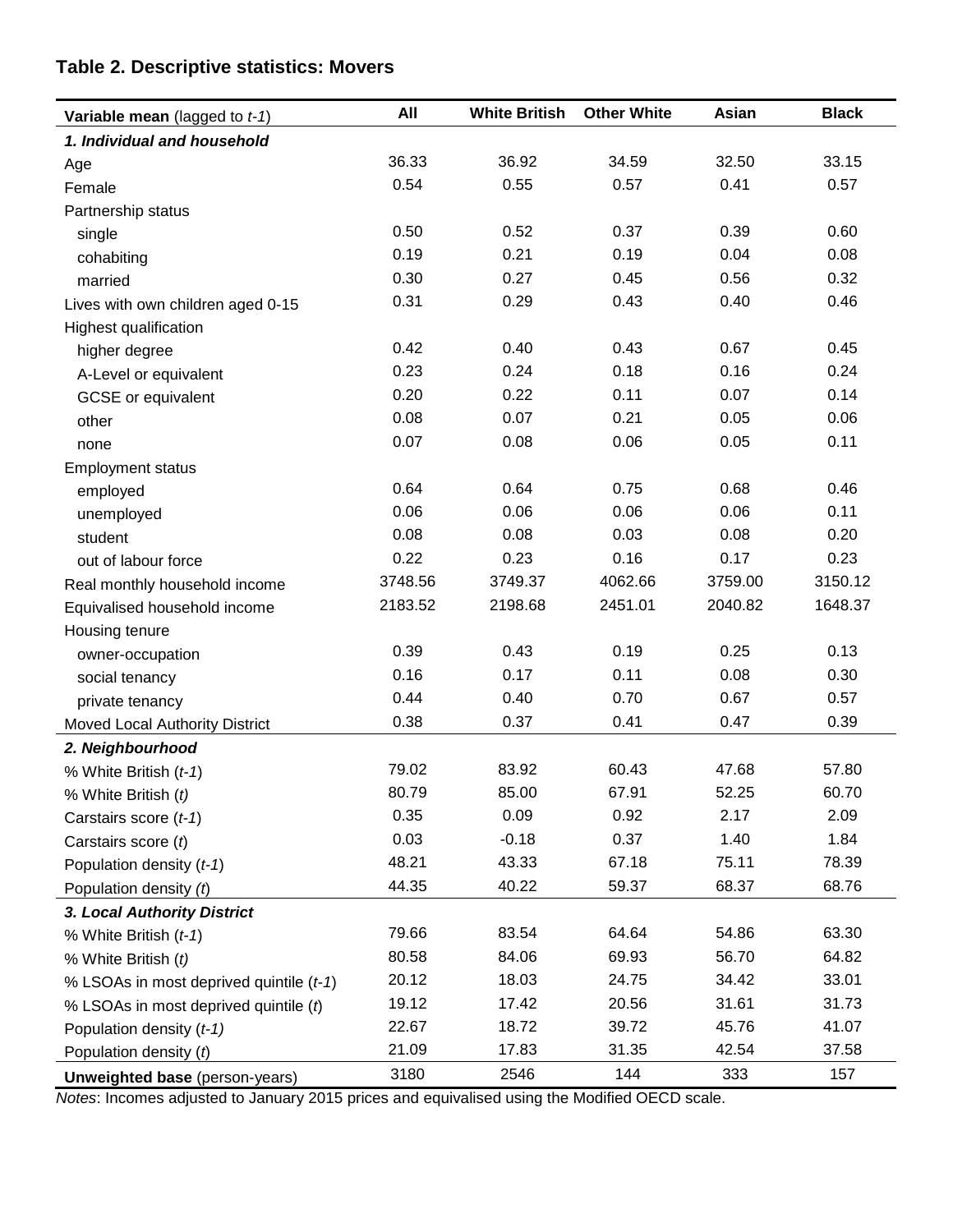# **Table 3. Linear regression models of destination LSOA characteristics**

| <b>Variable</b> (lagged to $t-1$ )            | Model 1: % White British |           |             | <b>Model 2: Carstairs score</b> |             |           |            |            |
|-----------------------------------------------|--------------------------|-----------|-------------|---------------------------------|-------------|-----------|------------|------------|
|                                               | Coefficient              | Std. Err. | [95% CI]    |                                 | Coefficient | Std. Err. | [95% CI]   |            |
| Ethnicity (ref=White British)                 |                          |           |             |                                 |             |           |            |            |
| Other White                                   | $-4.934**$               | 1.864     | $[-8.601,$  | $-1.267$ ]                      | 0.358       | 0.218     | $[-0.071,$ | $0.786$ ]  |
| Asian                                         | $-13.997***$             | 2.192     | $[-18.309,$ | $-9.686$ ]                      | $1.201***$  | 0.248     | [0.714,    | 1.689]     |
| <b>Black</b>                                  | $-11.707***$             | 2.348     | $[-16.326,$ | $-7.088$ ]                      | $1.097*$    | 0.529     | [0.057,    | 2.138]     |
| Ln equivalised household income               | $-0.325$                 | 0.476     | $[-1.261,$  | 0.612]                          | $-0.308**$  | 0.096     | $[-0.496,$ | $-0.120$ ] |
| Other White # In income                       | 1.656                    | 1.072     | $[-0.454,$  | $3.765$ ]                       | $0.382*$    | 0.164     | [0.059,    | $0.706$ ]  |
| Asian # In income                             | 4.112**                  | 1.583     | [0.999,     | 7.226]                          | $-0.205$    | 0.205     | $[-0.607,$ | 0.198]     |
| Black # In income                             | $-1.444$                 | 1.954     | $[-5.287,$  | 2.399]                          | 0.062       | 0.248     | $[-0.425,$ | 0.550]     |
| Age                                           | $0.136***$               | 0.026     | [0.085,     | $0.186$ ]                       | $-0.019***$ | 0.005     | $[-0.028,$ | $-0.010$ ] |
| Female (ref=male)                             | $-0.024$                 | 0.627     | $[-1.256,$  | 1.209]                          | $-0.151$    | 0.107     | $[-0.361,$ | 0.059]     |
| Partnership status (ref=single)               |                          |           |             |                                 |             |           |            |            |
| cohabiting                                    | 1.816                    | 0.937     | $[-0.027,$  | 3.659                           | $-0.038$    | 0.158     | $[-0.349,$ | 0.274]     |
| married                                       | 2.328**                  | 0.737     | [0.879,     | 3.778]                          | $-0.530***$ | 0.136     | $[-0.798,$ | $-0.263]$  |
| Lives with own children (ref=no)              | 3.350***                 | 0.693     | [1.986,     | 4.714]                          | $-0.136$    | 0.132     | $[-0.396,$ | 0.124]     |
| Highest qualification (ref= higher degree)    |                          |           |             |                                 |             |           |            |            |
| A-Level                                       | $2.283*$                 | 0.892     | [0.528,     | 4.039]                          | 0.178       | 0.165     | $[-0.147,$ | 0.503]     |
| <b>GCSE</b>                                   | 0.623                    | 0.945     | $[-1.236,$  | 2.482]                          | $0.835***$  | 0.167     | [0.506,    | 1.164]     |
| other                                         | $-0.113$                 | 1.275     | $[-2.621,$  | 2.395]                          | $0.789***$  | 0.221     | [0.355,    | 1.223]     |
| none                                          | 1.019                    | 1.581     | $[-2.091,$  | 4.129]                          | $0.821**$   | 0.254     | [0.323,    | 1.320]     |
| Employment status (ref=employed)              |                          |           |             |                                 |             |           |            |            |
| unemployed                                    | $-2.487$                 | 1.805     | $[-6.038,$  | 1.063]                          | $0.713**$   | 0.258     | [0.207,    | 1.220]     |
| student                                       | $-2.502$                 | 1.440     | $[-5.335,$  | 0.330]                          | $-0.678**$  | 0.260     | $[-1.189,$ | $-0.166$ ] |
| inactive                                      | $-1.438$                 | 0.938     | $[-3.283,$  | $0.407$ ]                       | $0.468**$   | 0.178     | [0.117,    | 0.818]     |
| Housing tenure (ref=private tenancy)          |                          |           |             |                                 |             |           |            |            |
| owner-occupation                              | 0.299                    | 0.664     | $[-1.006,$  | 1.605]                          | $-0.386**$  | 0.129     | $[-0.640,$ | $-0.131$ ] |
| social tenancy                                | $-1.316$                 | 0.951     | $[-3.186,$  | 0.554]                          | $1.013***$  | 0.201     | [0.617,    | 1.408]     |
| Moved district (ref=no)                       | 1.879                    | 1.003     | $[-0.095,$  | 3.853]                          | $-0.568***$ | 0.136     | $[-0.836,$ | $-0.300$ ] |
| % White British in district                   | $0.727***$               | 0.032     | [0.664,     | 0.791]                          | 0.006       | 0.006     | $[-0.005,$ | $0.017$ ]  |
| % of district LSOAs in most deprived quintile | $0.141***$               | 0.032     | [0.077,     | 0.204]                          | $0.051***$  | 0.005     | [0.041,    | 0.061]     |
| Constant                                      | 79.733***                | 1.050     | [77.669,    | 81.798]                         | $-0.038$    | 0.185     | $[-0.402,$ | $0.325$ ]  |
| Model r <sup>2</sup>                          | 0.548                    |           |             |                                 | 0.285       |           |            |            |
| Unweighted n moves                            | 3180                     |           |             |                                 | 3180        |           |            |            |

*Notes*: \* *p*<0.05, \*\* *p*<0.01, \*\*\* *p*<0.001. Weighted estimates with standard errors adjusted for clustering. Grand mean centred continuous predictors. Variance Inflation Factor for all predictors <2.5. Further tests (not shown) indicate that a linear age term produces the most parsimonious models.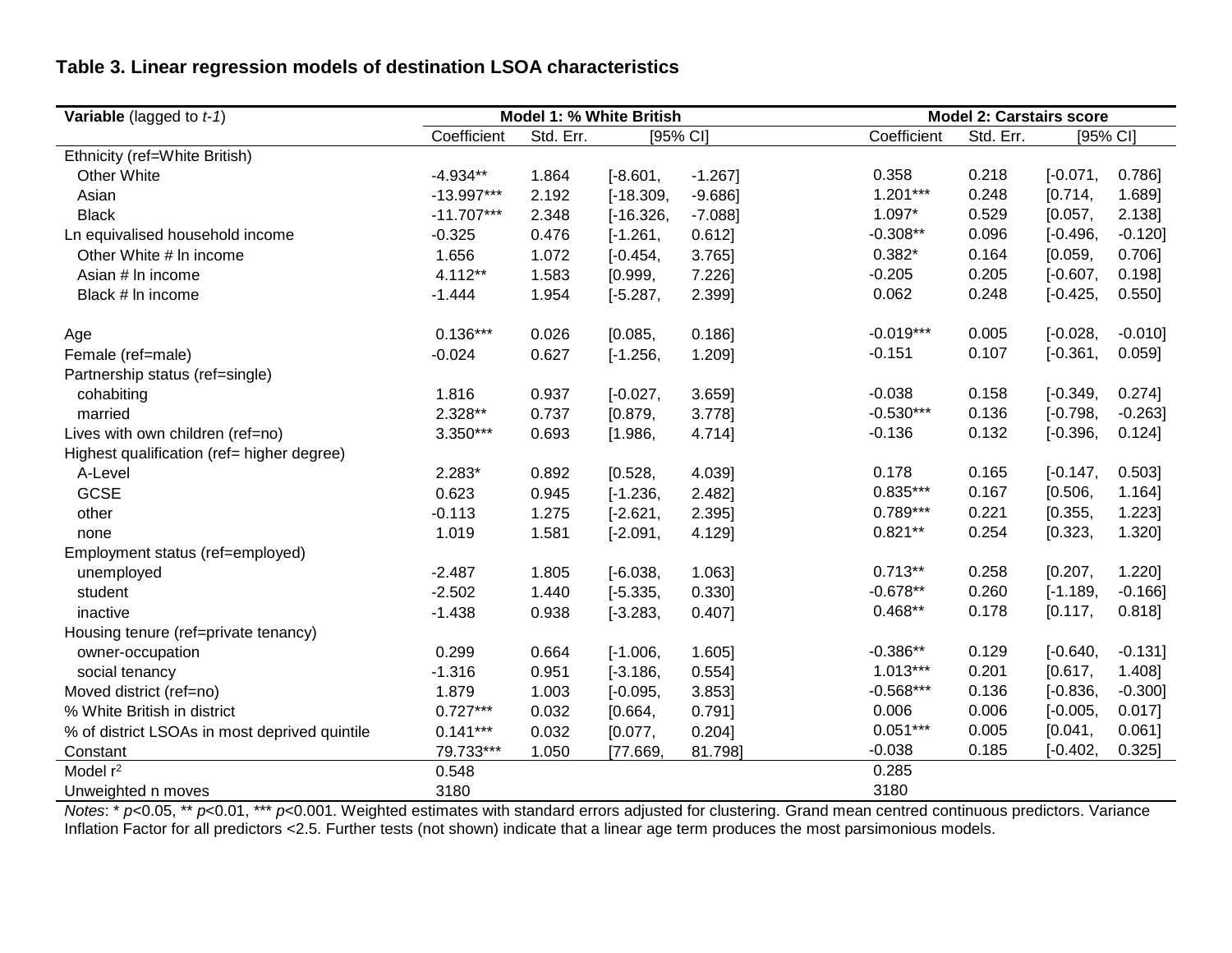

## **Figure 1. Predicted percent White British in destination LSOA by ethnicity and household income**

Notes: Predicted % White British on y axes, household income on x axes. 95% CIs.